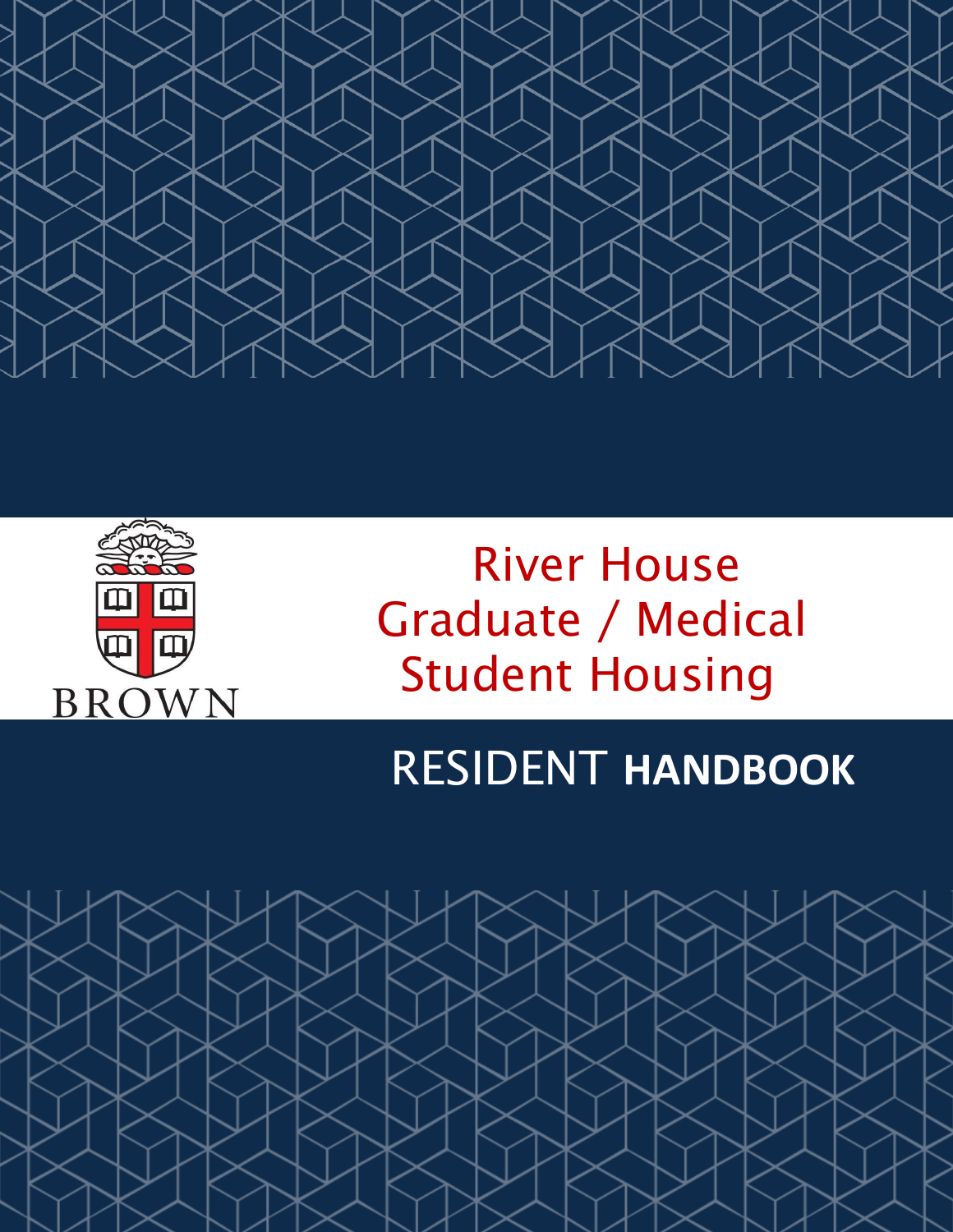# TABLE OF CONTENTS

| <b>THE APARTMENT</b>                       |                  |  |  |  |  |  |  |
|--------------------------------------------|------------------|--|--|--|--|--|--|
| A.APPEARANCE                               | 4                |  |  |  |  |  |  |
| <b>B.GRILLS</b>                            |                  |  |  |  |  |  |  |
| <b>C. APARTMENT ENTRY</b>                  | 5                |  |  |  |  |  |  |
| <b>HEALTH AND SAFETY INSPECTIONS</b><br>D. | $\,$ 6 $\,$      |  |  |  |  |  |  |
| E. PERSONAL PROPERTY RESTRICTIONS          | $\,$ 6 $\,$      |  |  |  |  |  |  |
| <b>F. BICYCLES</b>                         | $\boldsymbol{6}$ |  |  |  |  |  |  |
| G.<br><b>BUSINESS/PRIVATE ENTERPRISES</b>  | $\overline{7}$   |  |  |  |  |  |  |
| <b>PETS</b><br>Η.                          | $\overline{7}$   |  |  |  |  |  |  |
| THE COMMUNITY                              |                  |  |  |  |  |  |  |
| A.OFFICE HOURS AND CLOSINGS                | $\overline{7}$   |  |  |  |  |  |  |
| <b>B.COMMON AREAS</b>                      | $\,8\,$          |  |  |  |  |  |  |
| <b>C. AMENITY AREAS</b>                    | 8                |  |  |  |  |  |  |
| <b>PARKING</b><br>D.                       | 10               |  |  |  |  |  |  |
| <b>E.SOLICITORS</b>                        | 10               |  |  |  |  |  |  |
| F. ACCESS DEVICES                          | 11               |  |  |  |  |  |  |
| G.<br><b>CAR REPAIRS</b>                   | 11               |  |  |  |  |  |  |
| <b>MAIL DELIVERY</b><br>Н.                 | 11               |  |  |  |  |  |  |
| <b>I. PACKAGE RELEASE</b>                  | 11               |  |  |  |  |  |  |
| THE HOUSING AGREEMENT                      |                  |  |  |  |  |  |  |
| <b>A.OCCUPANCY STANDARDS</b>               | 11               |  |  |  |  |  |  |
| <b>B.PAYING RENT</b>                       | 11               |  |  |  |  |  |  |
| <b>C. TRANSFER POLICY</b>                  | 12               |  |  |  |  |  |  |
| <b>GUESTS</b><br>D.                        | 12               |  |  |  |  |  |  |
| <b>E. ROOMMATE REMEDIATION</b>             | 12               |  |  |  |  |  |  |
| <b>PROTECTING YOURSELF</b>                 |                  |  |  |  |  |  |  |
| <b>A.RENTER'S INSURANCE</b>                | 12               |  |  |  |  |  |  |
| <b>B.KEYS AND KEY RELEASE</b>              | 12               |  |  |  |  |  |  |
| C. CRIME                                   | 13               |  |  |  |  |  |  |
| PERSONAL SAFETY<br>D.                      | 13               |  |  |  |  |  |  |
| <b>E.FIRE SAFETY</b>                       | 14               |  |  |  |  |  |  |
| F.FIRE                                     | 15               |  |  |  |  |  |  |
| SEVERE WEATHER PREPARATIONS<br>G.          | 15               |  |  |  |  |  |  |
| Н.<br><b>FREEZING WEATHER</b>              | 15               |  |  |  |  |  |  |
| <b>I. HOLIDAY CHECKLIST</b>                | 15               |  |  |  |  |  |  |
| <b>MAINTENANCE</b>                         |                  |  |  |  |  |  |  |
| <b>A.SERVICE REQUESTS</b>                  | 16               |  |  |  |  |  |  |
| <b>B.AFTER-HOURS EMERGENCIES</b>           | 16               |  |  |  |  |  |  |
| <b>C. LOCKOUTS</b>                         | 17               |  |  |  |  |  |  |
| <b>LIGHT BULBS</b><br>D.                   | 17               |  |  |  |  |  |  |
| <b>E. FURNITURE</b>                        | 17               |  |  |  |  |  |  |
| <b>F. SMOKE DETECTORS</b>                  | 17               |  |  |  |  |  |  |
| G. PLUMBING/LAVATORIES                     | 17               |  |  |  |  |  |  |
| PROPERTY APPLIANCE USAGE<br>H.,            | 17               |  |  |  |  |  |  |
| <b>I. ENERGY CONSERVATION TIPS</b>         | 19               |  |  |  |  |  |  |
| <b>YOUR CONDUCT</b>                        |                  |  |  |  |  |  |  |
| A.DRUGS AND ALCOHOL                        | 20               |  |  |  |  |  |  |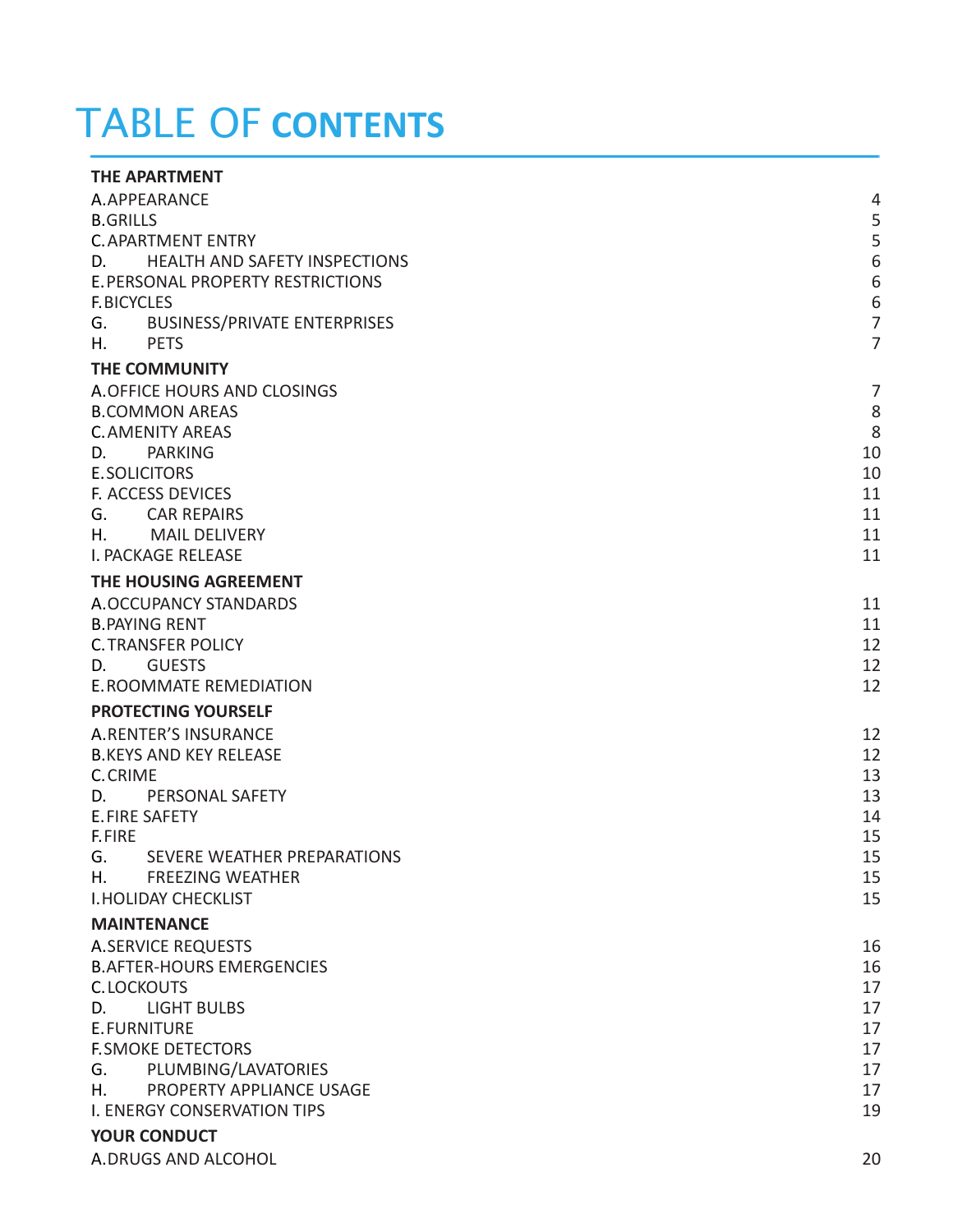| <b>B.SMOKING</b>                             | 20 |  |  |  |  |
|----------------------------------------------|----|--|--|--|--|
| C. FIREARMS, WEAPONS AND HAZARDOUS MATERIALS | 20 |  |  |  |  |
| MOTORCYCLES & SCOOTERS (FUEL OPERATED)<br>D. | 20 |  |  |  |  |
| E. NOISE                                     | 21 |  |  |  |  |
| F.ODOR                                       | 21 |  |  |  |  |
| <b>CONDUCT</b><br>G.                         | 21 |  |  |  |  |
| Η.<br><b>FINFS</b>                           | 21 |  |  |  |  |
| <b>MOVING OUT OF YOUR APARTMENT</b>          |    |  |  |  |  |
| A.MOVE-OUT PROCESS                           |    |  |  |  |  |
| B. DAMAGES                                   |    |  |  |  |  |
|                                              |    |  |  |  |  |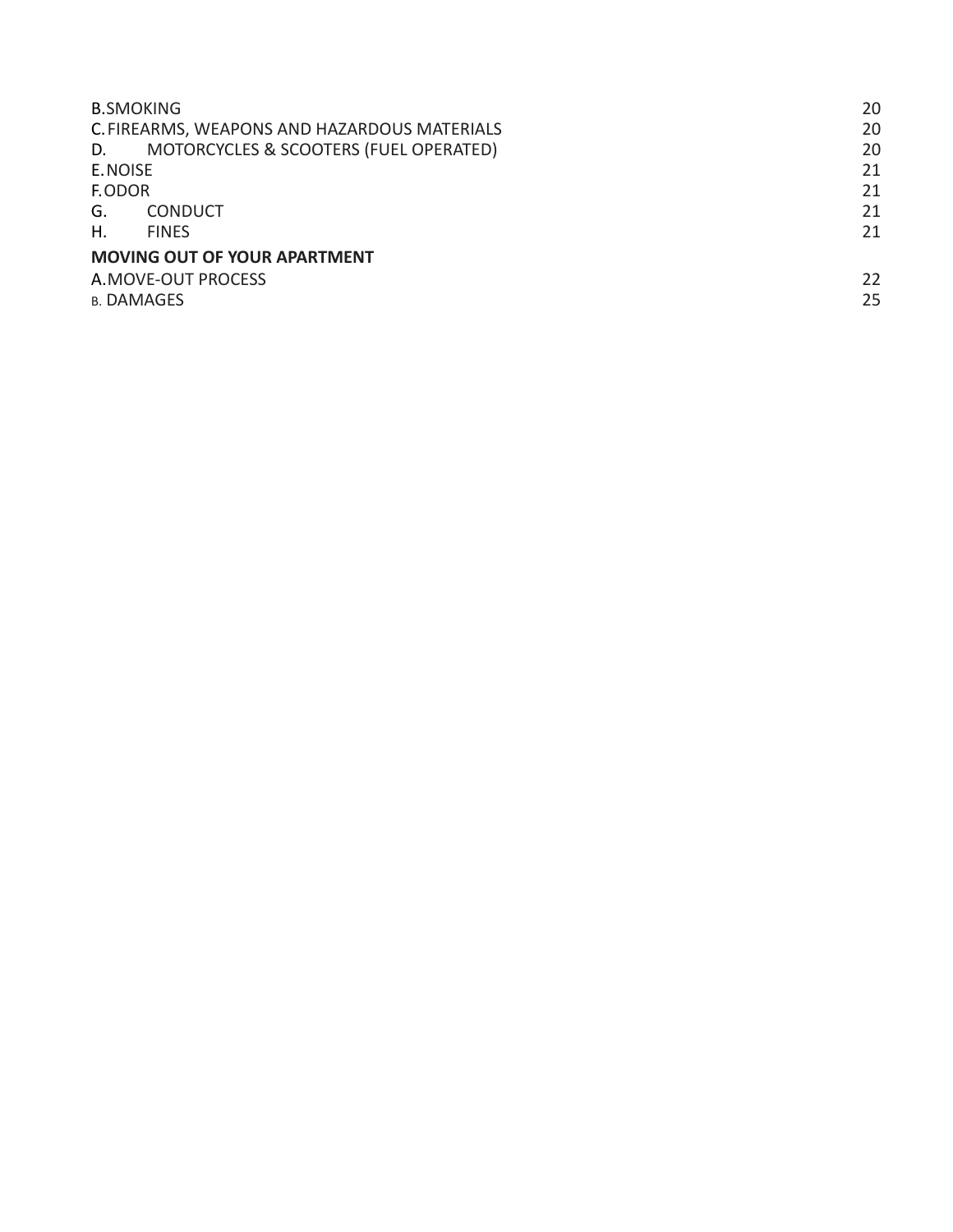# WELCOME **HOME**

Welcome to your new community! Our goal is to provide superior service to our residents. We strive to treat all residents with respect, enthusiasm, and a positive attitude in every encounter.

The policies and guidelines contained in this Handbook are attached to and made a part of your **Brown Housing Agreement** (the "Agreement"). As such, you should read this handbook carefully as you agree to be bound by these policies when you sign the Agreement. You are also responsible for your guest's compliance with all policies and guidelines. Violations of rules contained in this Handbook may be subject to fines leading up to eviction. We have a right to change this Handbook from time to time as we deem necessary. Any changes to this Handbook will be effective and a part of the Agreement once they have been delivered to you or posted in a public area of the community used for such purposes.

The terms "you" and "your" refer to all residents listed on the Agreement. The terms "we", "us", and "our" refer to Management/Owner listed on the Agreement. All terms in this Handbook shall have the same meaning as in the Agreement.

Everyone in a community has the responsibility to maintain the safety and well-being of the community, to maintain the condition of the facility, and to take initiative and action if there is a violation of community standards. Your presence during any violation of the community's standards or policies ultimately condones supports and/or encourages violation(s). If you witness a crime, please call Brown's Department of Public Safety, 401-863-4111 immediately, and then contact the management office at 401-859-2390.

Our vision is that individuals accept ownership of and take responsibility for resolving conflicts and problems in their community. In the event that a conflict arises that you have not been able to resolve, please do not hesitate to contact the office.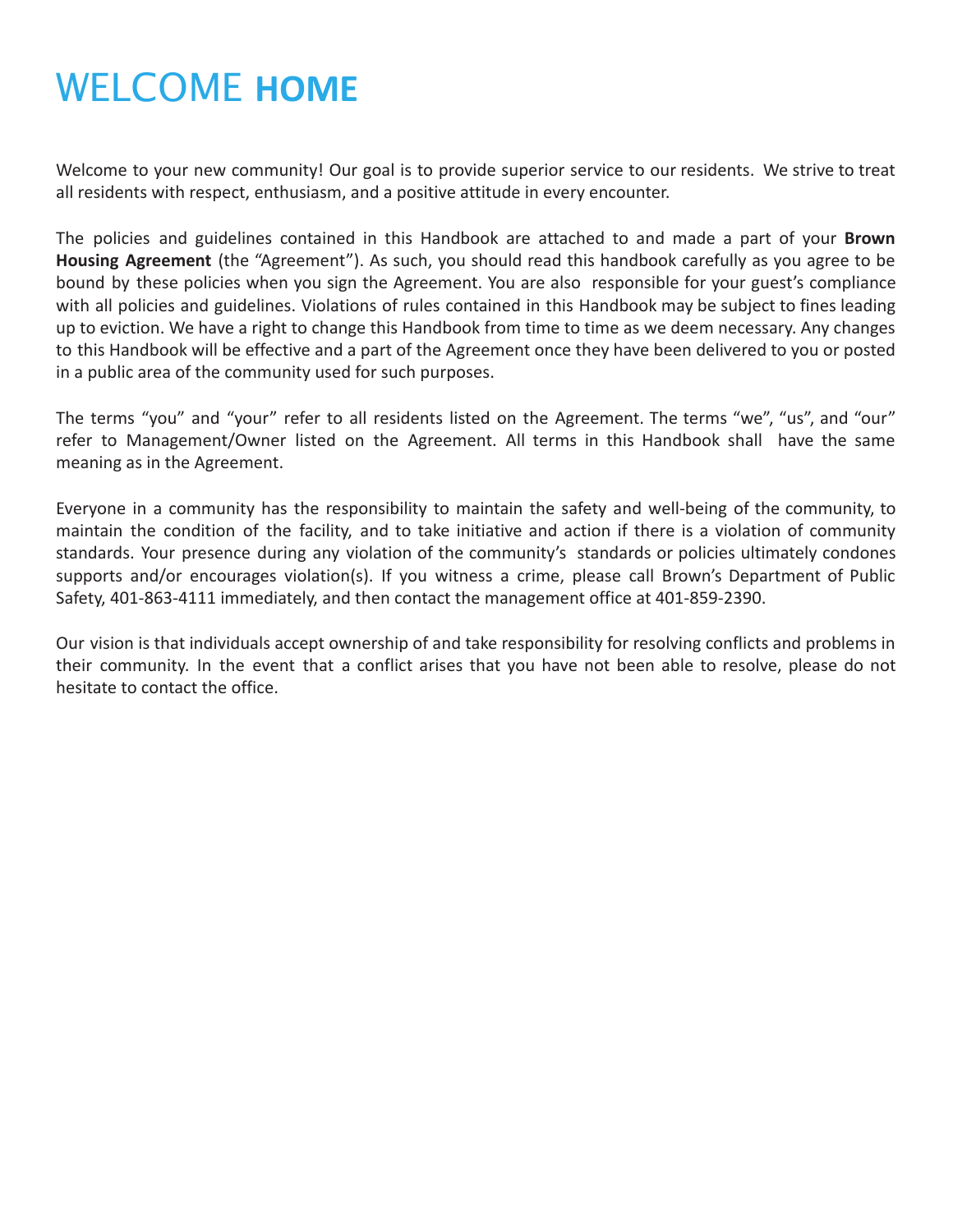# THE **APARTMENT**

# <span id="page-4-0"></span>**A. APPEARANCE**

# 1. PATIOS/BALCONIES

Patios and balconies must be kept orderly and clean. Only outdoor furniture and related patio items may be placed on any patio/balcony. Trash, drying towels/clothes, and other unattractive or large items may not be stored on patios and balconies. Use of gas or charcoal grills on the patios and balconies is not allowed and subject to fines from both the Apartment Community and the Fire Marshall. Items of any kind should not be placed on the ledges or protrude from the railing. Hooks/levers for hanging plants or hammocks are not allowed. Management has the right to limit the number of people on a balcony at any given time. No motorbikes or mopeds are allowed on balconies or patios. Nothing should be thrown or dropped from balconies or patios. Additionally, the Owner reserves the right to close or deny access to balconies, patios, and other Common Area spaces in or around the Unit or the Community when deemed necessary at any time and for any duration, for the safety or enjoyment of the Community or its neighbors, and at the Owner's sole option and discretion.

# 2. FLAGS/SIGNS

Signs and banners may not be hung from patios, balconies, windows, or from any area that would be seen from the exterior without prior approval by management.

#### 3. ANTENNAS/SATELLITES

For safety reasons and to maintain the appearance of the community, we do not allow any kind of outside antennas or satellite dishes to be installed unless approved in writing by us 10 days prior to installation and following all subsequent installation policies, paying additional security deposits, and any other requirements as directed.

#### 4. IN-UNIT UTILITY CLOSETS

The utility closets holding water heaters and air conditioning equipment are not to be used for storage or trash.

# 5. WINDOWS/CURTAINS

Windows and doors cannot be blocked. If provided, blinds cannot be removed without written permission from Owner. Aluminum foil, tinting, cardboard, signs, etc. may not be placed over windows where they can be seen from the exterior. All window treatments installed by you must be removed at the end of the Agreement term. Any damage caused by curtains, blinds, or other décor hung/applied by you will be repaired and charged to you. Holiday decorations/lights must be taken down within one week of the holiday, and subject to all other conditions of the Agreement and this Handbook.

Nothing shall be thrown out of the windows or doors. Do not leave windows or doors open during inclement weather. You will be responsible for any damage, including, but not limited to, paint, wall, cabinets, carpets, and floors resulting from failure to exercise reasonable care.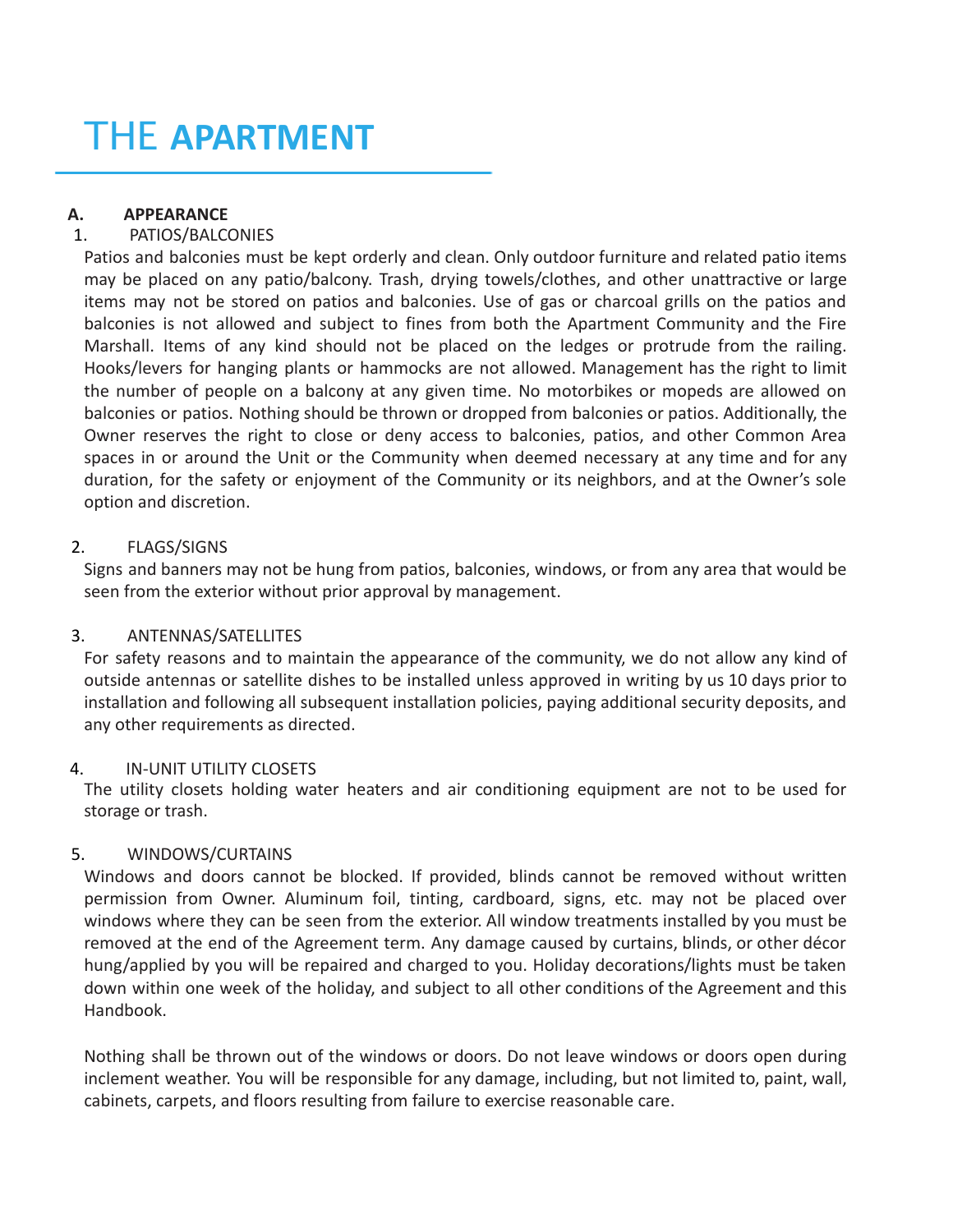#### 6. DECORATING/PAINTING/WALL HANGINGS

No structural changes or additions may be made to the exterior of the building, including the front entrance, patios, and balconies. No alterations may be made to your front door or entrance to your apartment. Front doormats are encouraged, but we reserve the right to remove mats that are not designed for outdoor use, have an inappropriate message, are a trip hazard, or any other reason we deem necessary. Colored light bulbs are prohibited in all exterior fixtures.

In the interior of your apartment, you have the freedom to decorate by hanging pictures or other decorative objects. Stickers, including glow in the dark stars, double-sided adhesive foam, or tape are not allowed on walls, ceilings, windows, cabinets, exterior or interior doors. You must obtain written permission from the manager to perform any repairs, painting, wallpapering, carpeting, electrical changes, or to make any other changes to the interior or exterior. It will be your responsibility to return the apartment back to the original condition or you will be charged. All shelf paper, tub or shower decals, shelf brackets, hooks, towel holders must be removed. If you put these on walls, ceilings, doors, etc., there will be a charge for their removal and any repairs needed.

# 7. PUBLIC AREAS

For the safety of all residents and to preserve the appearance of the community, please do not keep any personal belongings in the walkways, hallways, or entranceways. Please do not gather in the hallways.

# 8. GROUNDS

Lawn areas must be kept free of litter, cigarette butts, bicycles, and other equipment. Fines may be imposed if the lawns or landscaped areas are used as animal relief areas.

#### 9. TRASH

All trash should be bagged and placed inside the compactor or dumpster designated at the community and should not be left in the apartment, breeze- ways, or other common areas. If your apartment community allows valet trash, trash must be in designated bins during the designated hours assigned to the property. This information is provided by the office. Cigarette butts must be disposed of properly and are not allowed to be thrown on the exterior. Do not put hot ashes or coals, paint, chemicals, motor oil, or other hazardous materials of any nature whatsoever in any trash receptacles, dumpsters, or similar containers. We have the right to impose reasonable fines for the violation of these provisions, as well as for any littering by you or your guests.

#### <span id="page-5-0"></span>**B. GRILLS**

Fire regulations prohibit using or storing gas or barbecue grills in and around buildings, including patios and balconies, and around heavily wooded areas. You should use grills in accordance with local ordinances (see community representative for restrictions). Gas or barbeque grills are not allowed on any patios or balconies under any circumstances.

#### <span id="page-5-1"></span>**C.APARTMENT ENTRY**

We respect your right to privacy. Without prior written consent, we will not give any person access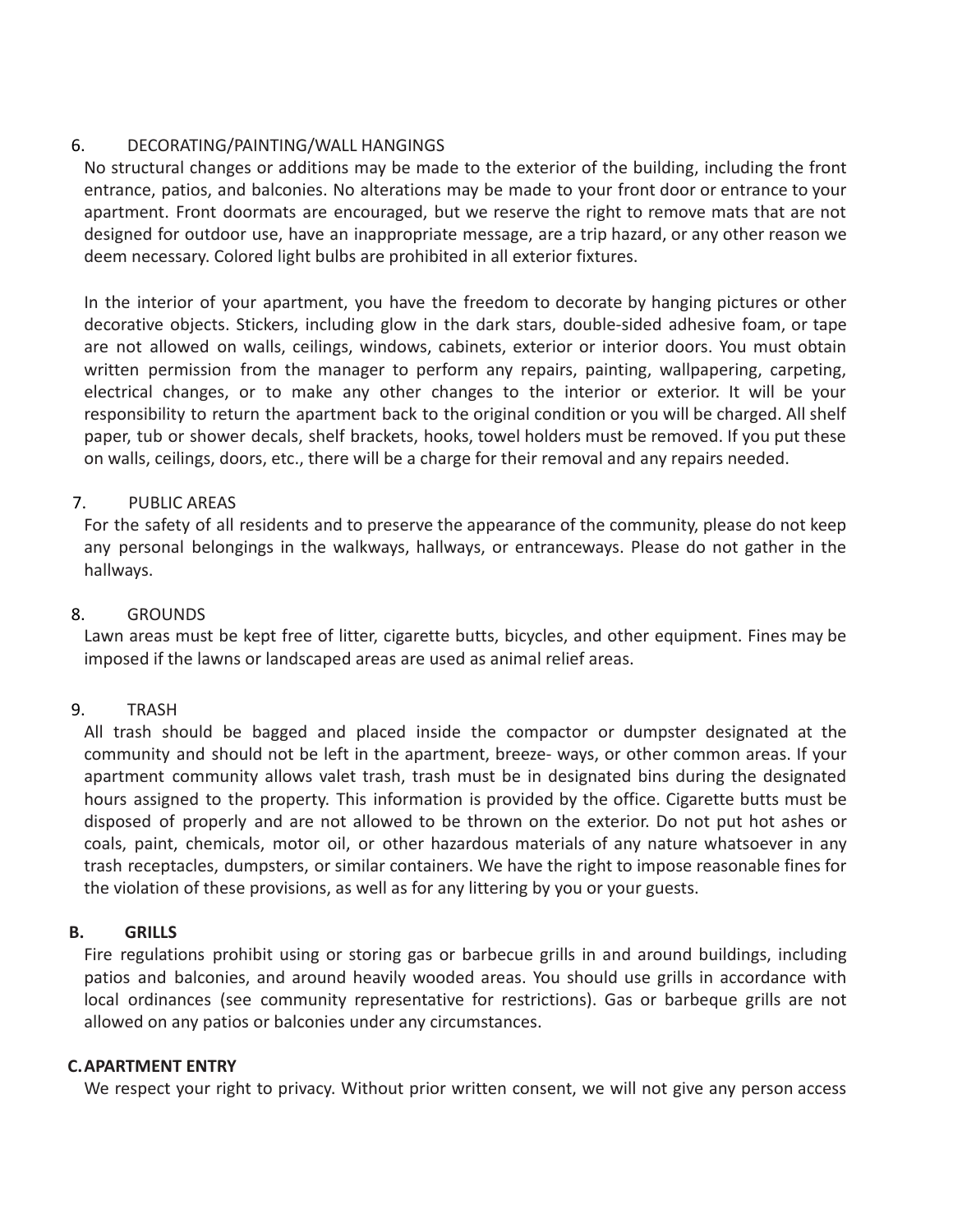to your apartment unless they have an Agreement to occupy the Premises. However, our staff may enter your apartment when we deem reasonably necessary, including but not limited to as follows:

- in case of an emergency
- when you have abandoned or surrendered the apartment
- to make necessary or agreed repairs, alterations, or improvements
- to inspect, open or lock, or perform make ready work on vacant bedrooms
- to supply necessary or agreed services
- to test smoke detectors and complete health & safety inspections
- to examine your apartment for prospective or actual purchasers, mortgagers, residents, workers or contractors' routine inspections
- with your prior permission, or
- as otherwise allowed by law

Except in cases of emergency and as required by law, we will provide you with at least 24-48 hours' written notice of our scheduled time to enter and entry will be during normal business hours. You may be present; however, entry is not conditional upon your presence. In case of emergency, we may enter your household at any time without prior notice. In such situations, you do not have the right to refuse to open the door and you must allow access.

#### <span id="page-6-0"></span>**D. HEALTH AND SAFETY INSPECTIONS**

We will perform routine apartment inspections to ensure health and safety standards are being met and to identify potential hazards. You will receive advance notification and the inspections will focus on the following:

- Safety Equipment
- Smoke detectors
- Sprinkler heads
- Other security features (self-closing door hinges, window & door locks, etc.) Fire Hazards
- Frayed and/or overloaded electrical wiring
- Stacks of newspapers or magazines
- Covered heaters
- Build-up of grease in ovens, broilers, or on stovetops
- Storage of gasoline or other flammable materials, or gas-powered vehicles in unit Health Hazards
- Garbage or food improperly disposed of
- Unsanitary bathroom conditions
- Unreported water intrusion/leaks
- Corrective warning notices will be communicated within a reasonable time following the inspection. Any violations that mandate an immediate fine will also be communicated via such means and will be considered due and payable upon receipt.

#### <span id="page-6-1"></span>**E.PERSONAL PROPERTY RESTRICTIONS**

You and your guests are not allowed to place any unusually heavy objects on the floor, i.e. pool tables, waterbeds, kegs, etc. You and your guests agree not to keep firearms, ammunition,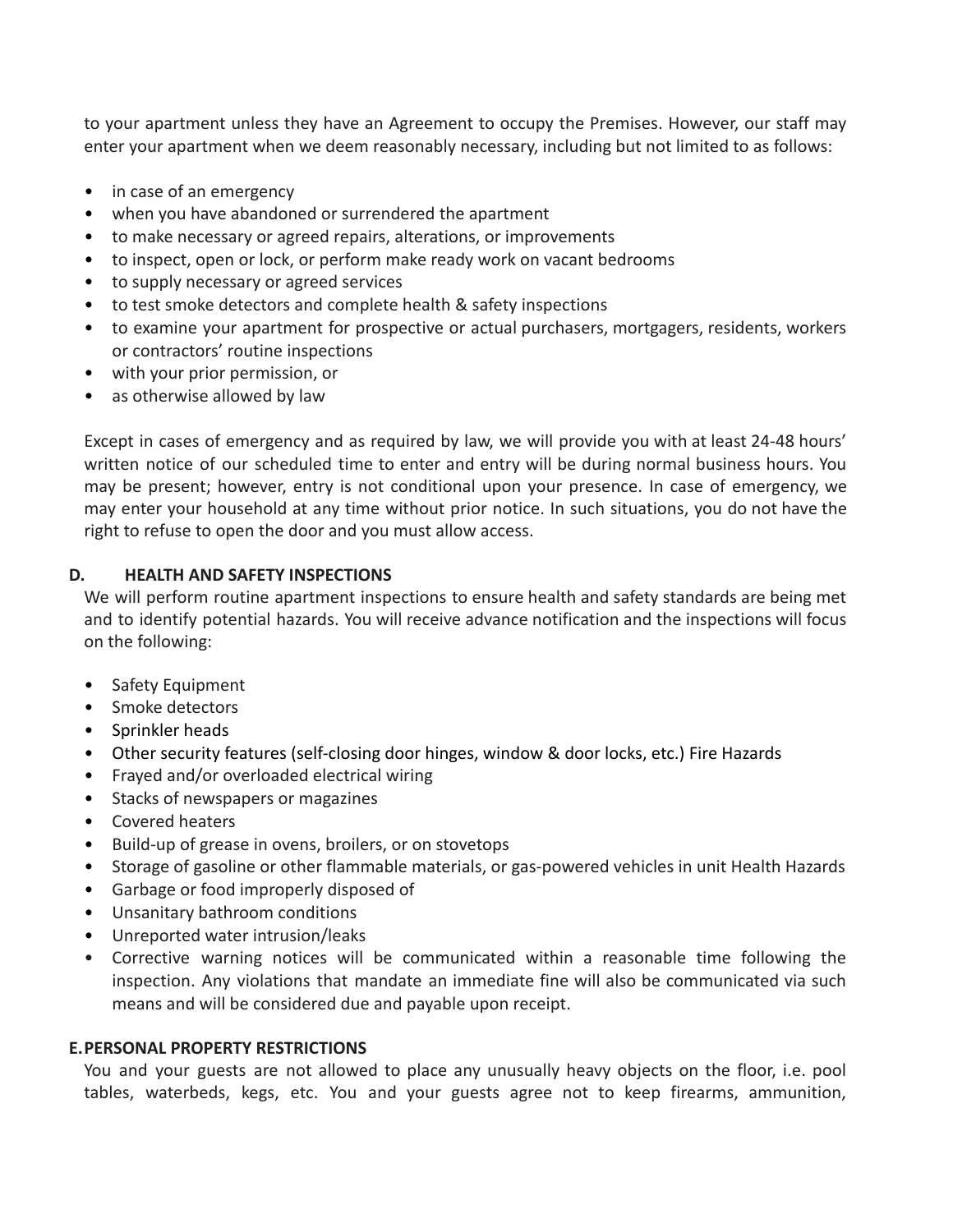explosives, gasoline, dangerous or hazardous materials in your apartment, storage facility or balcony.

# <span id="page-7-0"></span>**F.BICYCLES**

Please use designated bicycle racks or carefully store bicycles in your apartment (bicycle hooks are not allowed). You must ride responsibly through the community and obey all posted traffic signs. The bicycle rider must not interfere with the right-of-way of pedestrians. Due to life safety concerns, bicycles found in patios, balconies, hallways, breezeways, stairways, blocking public access to exits will be removed and impounded (a fee may be imposed for removal and storage). To protect your bicycle from theft, get a high-quality lock and properly secure it to the bicycle rack. Bicycles may only be secured to bicycle racks. Bicycles must be removed from property on your scheduled move-out date.

# <span id="page-7-1"></span>**G.BUSINESS/PRIVATE ENTERPRISES**

Operating any kind of business in your apartment or in the community is prohibited - except that any lawful business conducted "at home" by computer, mail, or telephone is permissible if customers, clients, patients, or other business associates do not come to your apartment for business purposes and provided you comply with the Network Access Policy.

# <span id="page-7-2"></span>**H. PETS**

No animals (including mammals, reptiles, birds, fish, amphibians, arachnids, and insects) are allowed, even temporarily, anywhere in the Property, except in the case of service animals, approved by Brown's Student Accessibility Services Dept. If you are found to have an unauthorized animal, you may be subject to a fine. Evidence of a pet, as determined by us, is sufficient grounds; the pet does not have to be witnessed by us. Multiple occurrences may be subject to additional fines and leading up to and including eviction. Service animals are allowed and welcome with proper documentation and written approval from management.

If you have an approved service animal, you agree to abide by the following rules and regulations:

If required, you will pay a monthly pet rent as set out in the Pet Addendum. Pet rent may be adjusted at the beginning of every Agreement term.

- All service animals must wear an identification tag.
- All service animals must be registered and inoculated in accordance with local law.
- You must keep your service animal on a leash and under your supervision when outside the apartment
- You must walk service animals in designated pet areas only and must dispose of waste in a sanitary manner. Do not dispose of waste or cat litter in trash chutes. If you do not dispose of waste properly, a reasonable fee per incident will be charged. Multiple occurrences may require permanent removal of the pet.
- Service animals may not be tied up or left unattended on patios, balconies, or any other areas outside of the buildings.
- You will be responsible for the entire amount of any injury to any person caused by your pet, including all costs of litigation and attorney's fees resulting from such injury.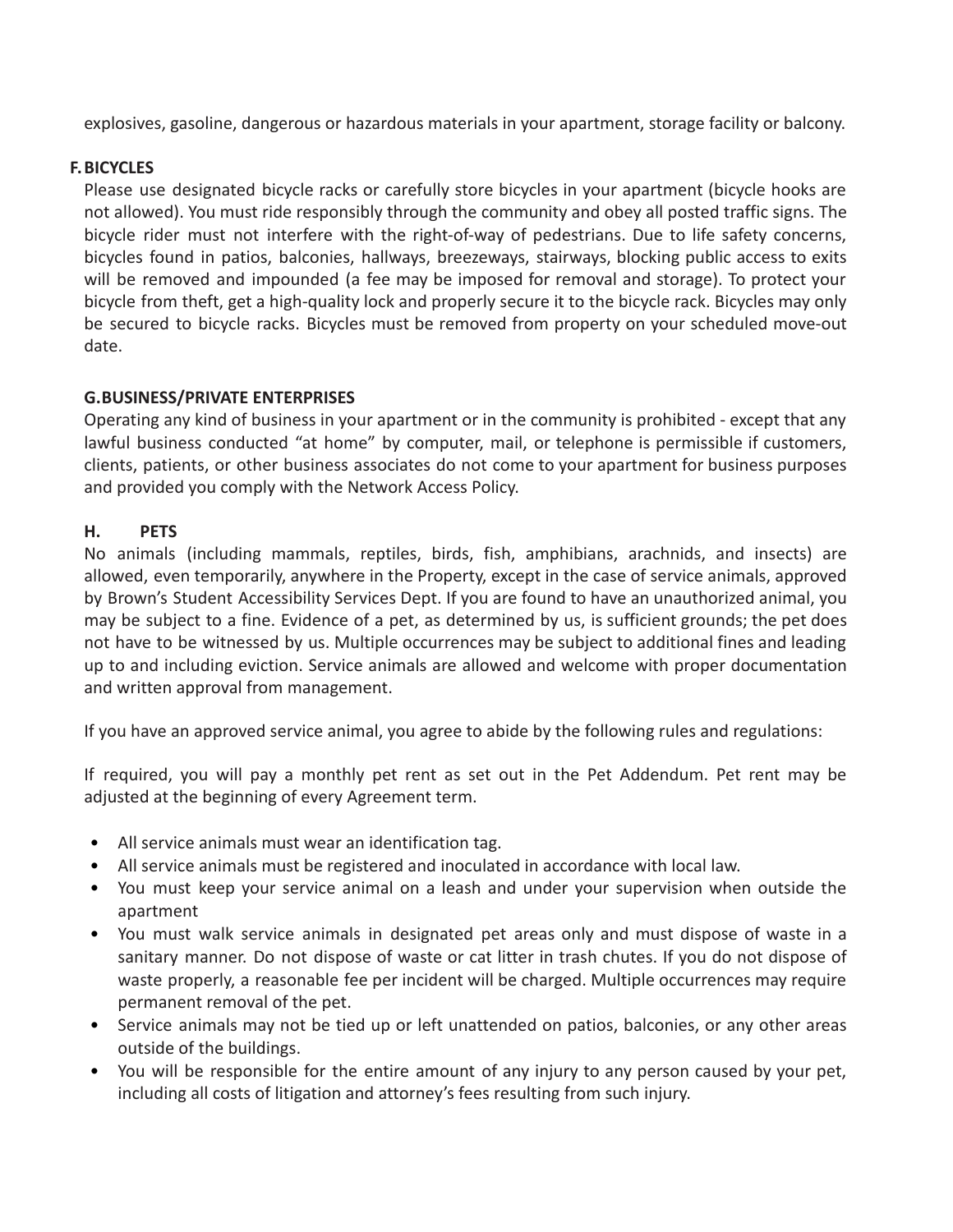- Service animals may not disturb other residents, damage or destroy our property.
- You agree to be financially responsible for repairing or replacing any damage caused by your service animal. If needed, the cost of carpet and/or vinyl replacement will be charged to you
- Management must be made aware of any service animal occupancy changes that occur.

# THE **COMMUNITY**

#### <span id="page-8-0"></span>**A. OFFICE HOURS AND CLOSINGS**

Office hours are posted at the management office. The management office may occasionally be closed due to holidays, inclement weather, or other circumstances as necessary. If the office is closed, a sign or notice will be placed on the front entrance to the management office or in other high-traffic areas. The sign will include information as to when the office will be closed, when the office will reopen and the telephone number for maintenance emergencies. For holidays or when the staff is attending training or other professional meetings, we will provide reasonable notice by posting signs on the front entrance to the management office, or in high-traffic areas.

#### <span id="page-8-1"></span>**B. COMMON AREAS**

The driveways, sidewalks, courtyards, entry passages, stairs, and halls shall not be obstructed or used for any purpose other than ingress and egress. Bicycles and similar vehicles shall not be allowed to obstruct the common areas. Hallways, walkways, and lounges are not to be used as grounds for 'hall sports,' sporting events, wrestling, horseplay, or riding bicycles and skateboards, due to property damage, disturbance to neighbors or the possibility of injury.

#### <span id="page-8-2"></span>**C.AMENITY AREAS**

Listed below are various types of recreational facilities available at River House. You and your guests must agree to abide by the rules as set out below. You must accompany your guests at all times in the amenity areas. Failure to comply with the rules is considered sufficient cause for any action deemed necessary by us, including barring of violators from the use of the amenity areas.

Use of the amenity areas will be at your own risk. We are not responsible for accidents, injuries, or lost, stolen, or damaged or misplaced items. If you have any health issues, you should consult your physician before using any recreational facility.

We reserve the right to limit access, close down whole areas or spaces, and disperse groups from any amenity space or community area without prior notice.

Some recreational or multimedia equipment may be available for your use, i.e. billiard equipment, movies, games, etc. Equipment is available on a first-come, first-served basis, and is available during regular business hours. You agree to return all equipment in good working condition (except for reasonable wear and tear) within the designated time frame. You agree to check out equipment at your own risk and will not hold us liable for any possible damage. You authorize us to charge your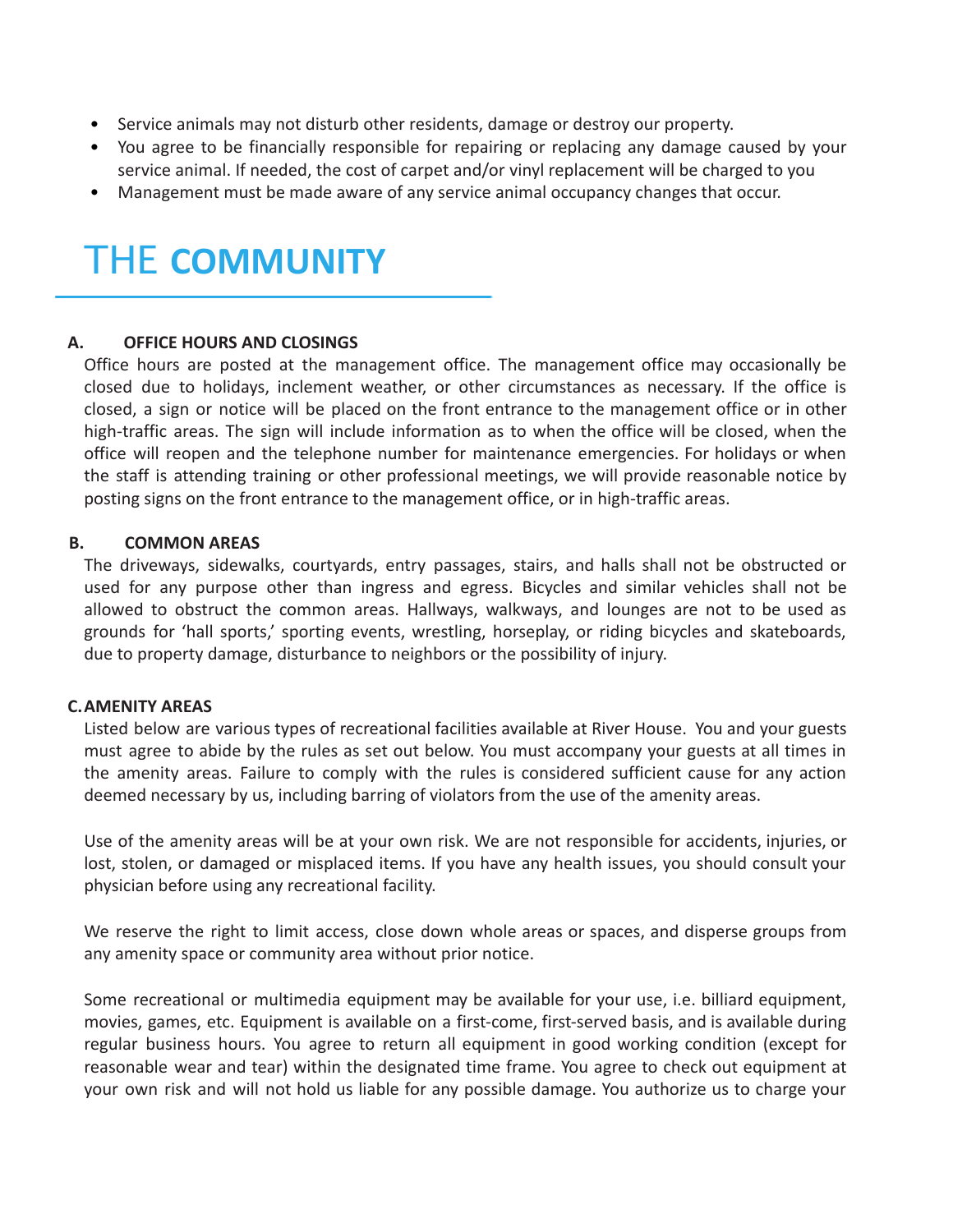student account the total amount owed, including full market value of all items not returned in good working condition (except for reasonable wear and tear). You should ask a community representative if and what equipment is available.

In case of emergency, call Brown's Department of Public Safety 401-863-4111 immediately, then contact the management office 401-859-2390.

# 1. GENERAL RULES FOR ALL AMENITY SPACES:

- No smoking is allowed in the amenity areas unless otherwise posted.
- Attendants are not provided.
- Operating hours are posted. We reserve the right to change operating hours at any time without notice.
- All trash must be put in the appropriate containers placed in and around the amenity areas. Please help keep the amenities clean.
- You are responsible for the consequences of your guest's actions. The cost of damages will be charged to you.
- No wheeled vehicles (except wheelchairs) are permitted in the amenity areas at any time.
- No intoxicated person is allowed in the amenity areas. See posted rules for community specific policies on drinking alcoholic beverages.
- No abusive language will be tolerated.
- Report vandalism and unauthorized users.

# 2. FITNESS CENTER RULES

You should read applicable instructions for use before attempting to use any machines or free weights.

- You are limited to one guest and you must accompany your guest at all times while using the Fitness Center
- Person's ages 16 years and younger are not allowed to use the Fitness Center
- No wet clothing in the Fitness Center
- Keep body clear of weights and other moving parts when using fitness equipment.
- Do not make repairs on fitness equipment. Please report needed repairs immediately to the office.
- Do not use, adjust, or operate fitness equipment beyond your physical limitations.
- Do not remove equipment from Fitness Center.
- Do not leave personal items in the Fitness Center.
- Respect others by keeping noise to a minimum and by disposing of trash properly.
- We recommend exercising with a partner.
- Please wipe down the fitness equipment with a clean towel once you are done.

# 3. COMPUTER USE RULES

You must be aware that the computer, associated software, and internet access are being provided as a complimentary benefit to all residents. Two computers, with internet access, are available in the lobby and accessible by all residents. You understand there should be no expectation of privacy regarding any activity on the computers or any documents or email messages that you may enter,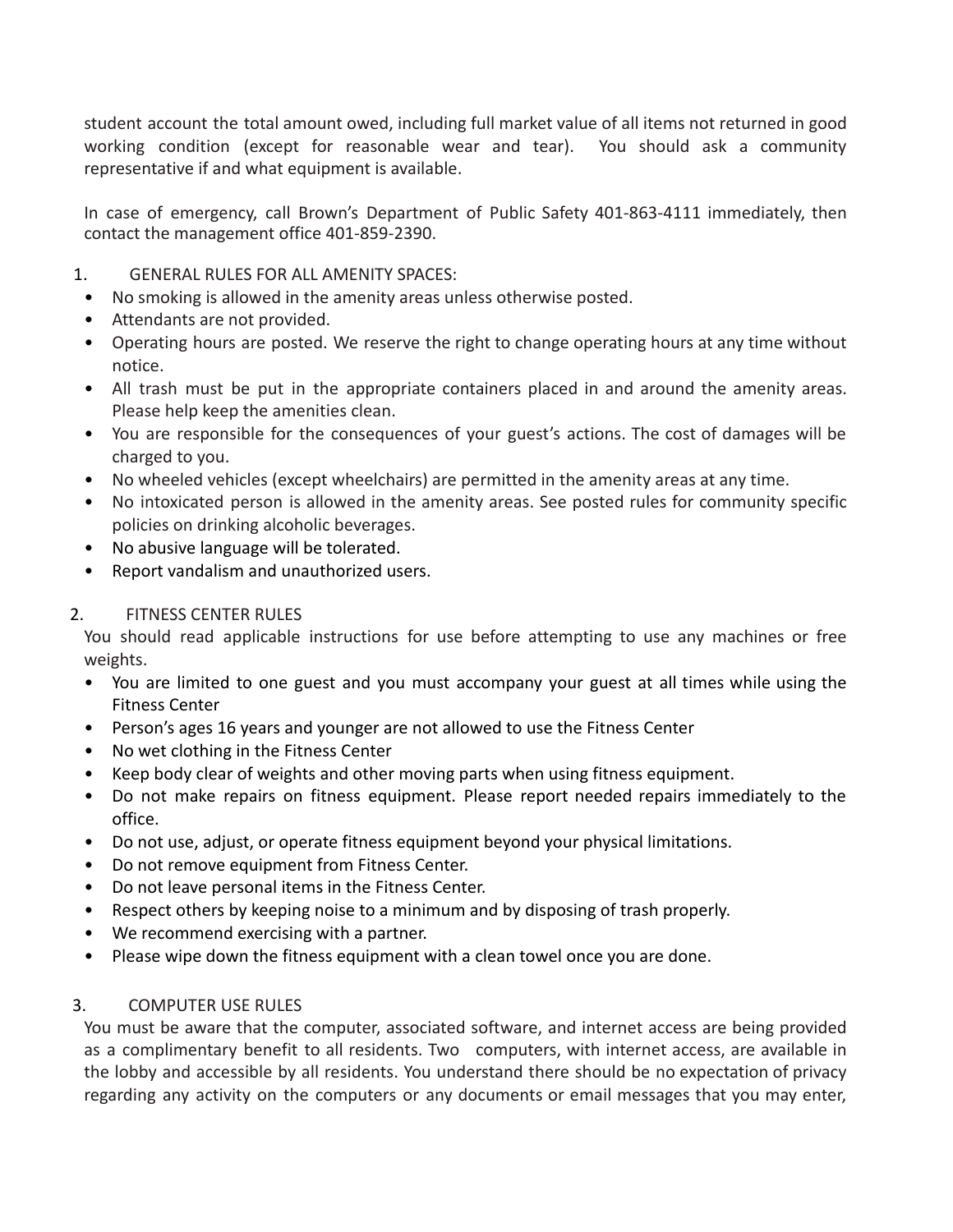receive, or send using the computers or Internet.

You agree to use the equipment at your own risk. We are not liable for any interruption, surge, inability to connect, loss of data, etc. We are also not liable for any damages or claims you may suffer or have as a result of your use of the internet, including, but not limited to, computer viruses, loss of data, invasion of privacy, defamation, fraud, copyright, or trademark infringement. You also understand and agree to the following policies regarding use of the computer and internet:

- The computers are for residents' personal use only. Your guests will not be allowed to use the computers. No commercial use of the computers or internet is permitted.
- No browsing of websites containing pornography or sexually explicit material or downloading or uploading of such materials.
- No downloading of any material to the computer's hard drive. Any downloading of material not otherwise prohibited may be saved only to your removable personal media. Documents on the hard drive will be deleted nightly.
- No downloading or uploading of any copyright protected material. Copying and/or distributing copyrighted information is a violation of the U.S. law. As a general rule, do not copy and/or distribute any information obtained via the internet.
- No sending unsolicited bulk email (also known as "spamming").
- Copy services are available free of charge or for a minimal charge. You will be held responsible for any damage to equipment during your computer time if due to negligence or intentional misuse/abuse by you.
- No food, drink, or smoking allowed in the computer area.
- Equipment may be electronically monitored. Removed equipment will engage alarm system.
- Screen savers and desktop backgrounds are not to be tampered with at any time.
- You must provide your own paper.

You understand that the violation of any condition or term of these provisions may result in being prohibited from using the computers. You understand that the use, availability, and configuration of the computers and/or internet are at the sole discretion of us and may be modified, terminated, and/or suspended at any time without notice and without replacement.

#### <span id="page-10-0"></span>**D. PARKING**

You and your guests are required to abide by all parking regulations established by Management, as well as by the local police and fire marshal. These rules apply to all motorized vehicles, including cars, motorcycles, and scooters. We are not responsible for any damage to you or your guest's vehicle while parked at the community. For additional rules, please refer to the Parking Addendum and all posted signage. If the conditions for parking are not met, your vehicle may be towed without notice at your expense. It is your responsibility to make sure your guests understand these parking rules and regulations as their vehicles may be towed at their expense if parked improperly. You and your guests agree to abide by the rules regarding parking.

Our towing company frequently, and at random, without being called by us, tows any vehicle that is inoperable, has an expired or invalid license place, expired temporary license plates, is in violation of any of the other provisions of the Agreement, Parking Addendum and this Handbook. This is the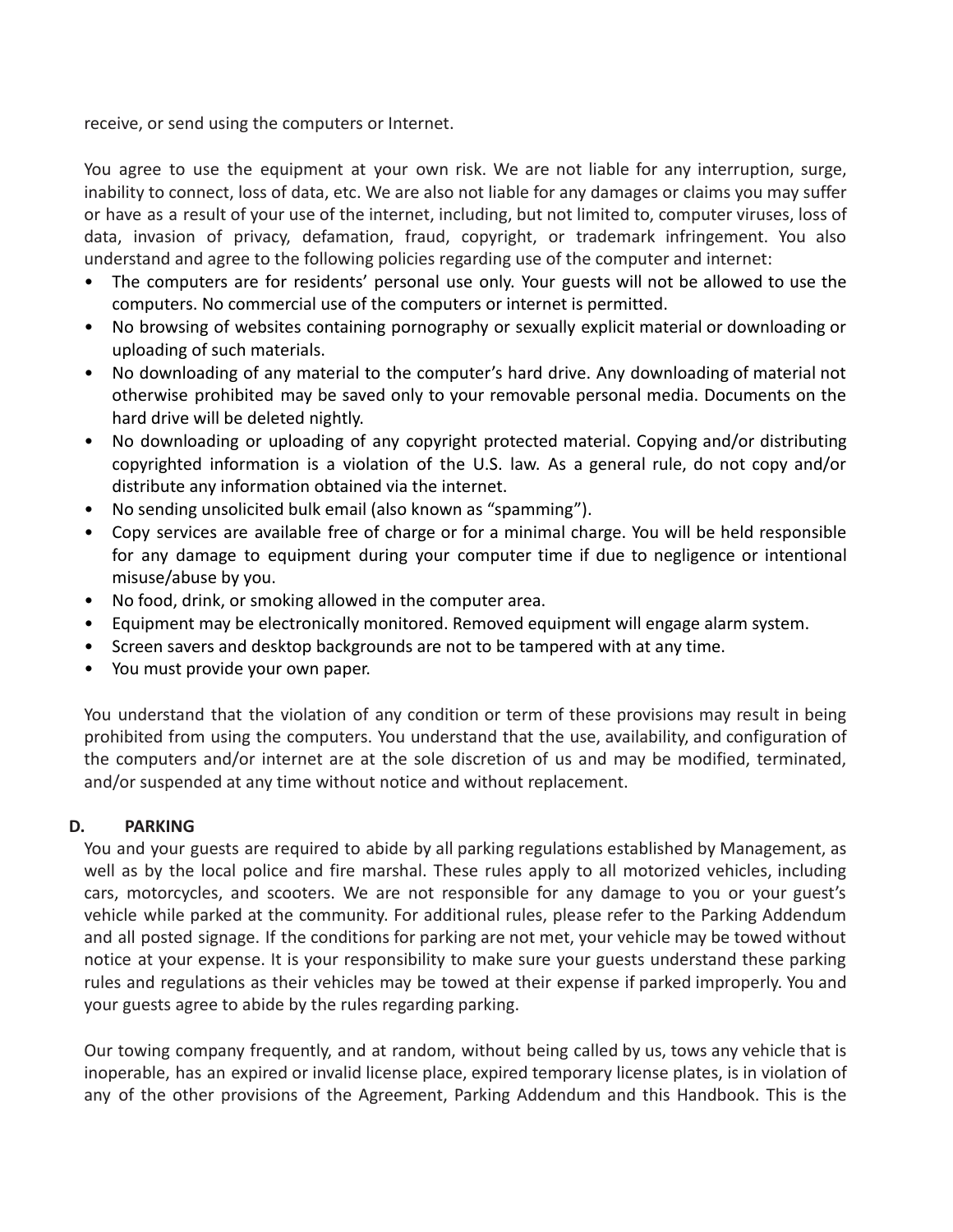only notice you will receive. You will be towed, if you are not parked or permitted correctly or you are not in compliance with all other state or local requirements, with no further notice. Additionally, you or your guests may be towed if you park in areas marked as Future Resident parking unless signage designates otherwise.

#### GUEST PARKING

Where applicable, your guests must park only in designated guest or visitor parking, and they are subject to all the provisions of this Handbook.

If a guest parking permit is required, you agree to obtain such permit for your guest during business hours only. We reserve the right to limit the number issued each day and to issue none on any day we choose. Guest permits must be clearly in view in the area specified by us when you sign out the permit (it is your responsibility to ask where the guest permit should be placed). If the permit is not visible for any reason, the car may be towed at the vehicle owner's expense.

You understand that failure to abide by any of these parking conditions will result in the fines and consequences outlined in the Agreement and/or revocation of your ability to use guest or visitor parking.

#### <span id="page-11-0"></span>**E.SOLICITORS**

Door-to-door solicitors are not permitted in the community. Please contact us if a solicitor disturbs you or contact the local authorities if the situation calls for their involvement.

#### <span id="page-11-1"></span>**F. ACCESS DEVICES**

You will be issued an access device for entry into the buildings and/or amenities. Only one access device will be issued per resident and a deposit may be required. The access device must be with you at all times when using the amenities. If you lose the access device or fail to turn it in with your keys at the end of the Agreement, you will be charged a \$50 replacement fee per device. A replacement device will not be issued until the replacement fee of \$50 is paid.

#### <span id="page-11-2"></span>**G. CAR REPAIRS**

<span id="page-11-3"></span>To maintain a beautiful community and for safety and environmental concerns, we ask that you schedule auto repairs outside of the community.

#### **H. MAIL DELIVERY**

The United States Postal Service (USPS) will sort and deliver mail to student mailboxes located on the first floor. We will not be responsible for any problems that may occur in their efforts to provide mail services or claims that may arise out of the service.

You understand that from time to time prompt delivery may be impossible. We are not responsible for lost or damaged envelopes or any other type of mail delivery. We are not required to forward mail. If this is not acceptable to you, you may elect to pick up your mail at the local USPS Substation at your expense.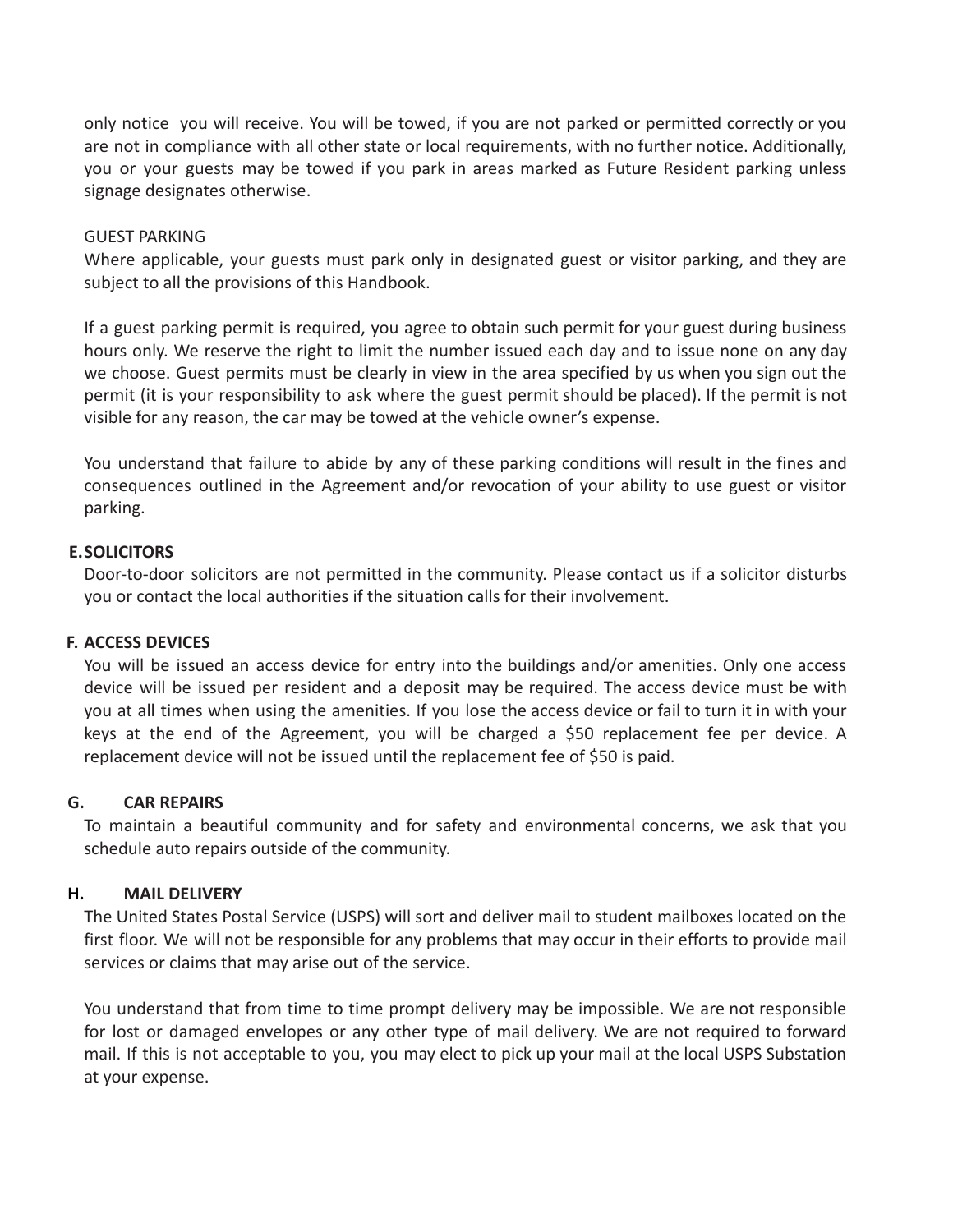You are required to put your entire address, including apartment number/room number and letter on all mail. You are responsible for your mail being correctly addressed.

#### <span id="page-12-0"></span>**I. PACKAGE RELEASE**

Luxer 1 is a package locker located on the first floor of the building. This is a secure locker system for receipt of packages or parcels We will not accept delivery on any item that must be placed inside your apartment, i.e., furniture, or C.O.D. deliveries. We assume no liability for their loss, damage, theft, misdelivery, delays in delivery, and/or failure of delivery.

Although we will do our best to accommodate, during high package volume times such as move in and the holidays, we reserve the right to refuse to accept and hold deliveries (as permitted by applicable law) of large boxes, numerous packages for the same resident, or as space and capacity permits. Deliveries of packages for future residents before your Agreement begins will not be accepted.

# THE **Brown Housing Agreement**

# <span id="page-12-1"></span>**A. OCCUPANCY STANDARDS**

The number of occupants is limited according to the terms of the Housing Agreement. You are required to comply with these limitations.

#### <span id="page-12-2"></span>**B. PAYING RENT**

Rent is collected through the Bursar's office per the terms of your Housing Agreement.

#### <span id="page-12-3"></span>**C.TRANSFER POLICY**

Transfer Policy is outlined in your Agreement

#### <span id="page-12-4"></span>**D. GUESTS**

Guests are allowed to stay pursuant to your Agreement.

#### <span id="page-12-5"></span>**E.ROOMMATE REMEDIATION**

If a conflict arises between you and your roommate, it will not be considered grounds to terminate the Agreement. Additionally, it is not our responsibility to resolve the conflict. We will assist you with mediation and finding possible solutions; however, it will be the responsibility of you and your roommate to find a resolution in a conflict. In the event of transfer as a solution, all applicable transfer fees will apply.

SUGGESTED GUIDELINES FOR CO-HABITATION:

- Decide on a thermostat setting that all roommates agree to
- Organize the fridge/freezer for easy access and to easily see which items belong to whom
- Create a laundry schedule and discuss with your roommates if you need to change your schedule at any time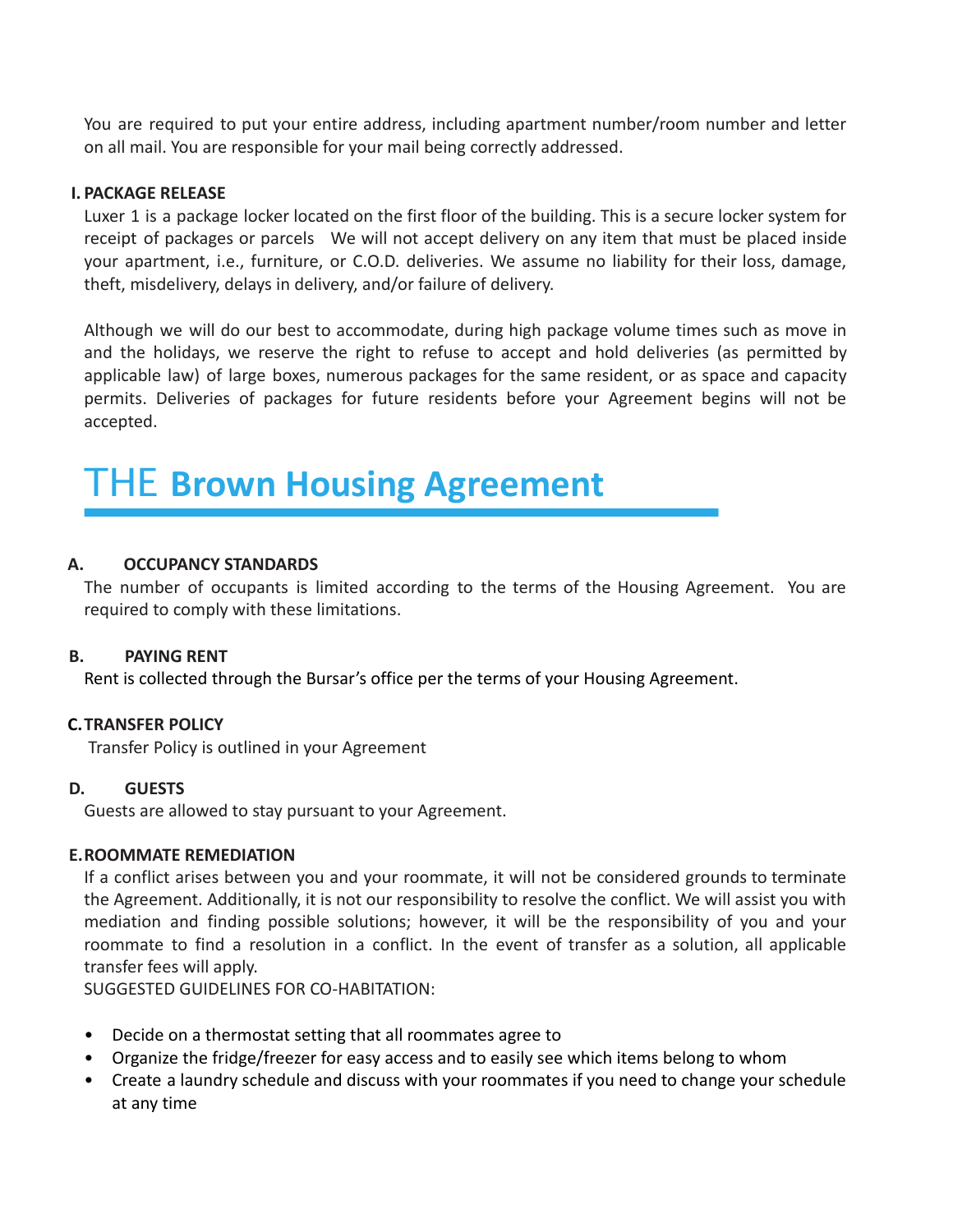• Decide who will be responsible for taking out the trash on which days

# PROTECTING **YOURSELF**

#### <span id="page-13-0"></span>**A. RENTER'S INSURANCE**

Obtaining renter's insurance is strongly recommended for your personal belongings and to protect yourself against any liability. You understand that the insurance in place for the community does not provide coverage for your personal belongings, property damage, or bodily injury. If you or your guests suffer a loss due to fire, flood, vandalism, theft, or other cause of loss, that loss will not be covered by the community's insurance. In general, renter's insurance is not expensive, and can provide substantial protection and peace of mind.

#### <span id="page-13-1"></span>**B. KEYS AND KEY RELEASE**

As a resident, you will receive a frequency operated button ("FOB" or "key") and a mailbox key for your personal use. You understand that any duplicate keys or entry devices must be made by us, and that all keys or entry devices issued must be returned at move-out. You cannot change the entry locks or otherwise deny us access to the apartment. If keys or entry devices are not returned or lost, a replacement charge will be assessed for each item. If key or entry device is lost or stolen, you should notify us immediately. We are not obligated to, but if it is approved by us and you wish for us to release a key to your apartment to anyone not listed on the Agreement, you must complete a Key Release Form (see a community representative to obtain form). You understand that it is your responsibility to notify us in writing should any person listed on a Key Release Form no longer have permission to access the apartment. You will inform person(s) listed on the key release that we will require valid photo identification prior to releasing any key or allowing access. We are not liable for unreturned keys or any damages to you, your roommates or your guests for injury, damage or loss to person or property caused by criminal conduct of other persons including theft, burglary, assault, vandalism or other crimes.

#### <span id="page-13-2"></span>**C.CRIME**

We do not guarantee or assure your personal security. Our actions are voluntary in an effort to reduce the risk of crime in the community. You agree that the provision of safety devices and patrol services will not constitute a guarantee of their effectiveness nor impose an obligation to us to continue providing these services. If you witness a crime, please call Brown's Department of Public Safety at 401-863-4111 immediately and then report it to the management office at 401-859-2390.

#### <span id="page-13-3"></span>**D. PERSONAL SAFETY**

Though we do our best to provide a safe living environment, no community is exempt to crime. The following guidelines will provide you with basic, easy- to-follow tips to help you protect yourself.

#### 1. INSIDE YOUR APARTMENT

We recommend you follow these important safety guidelines inside your apartment as follows: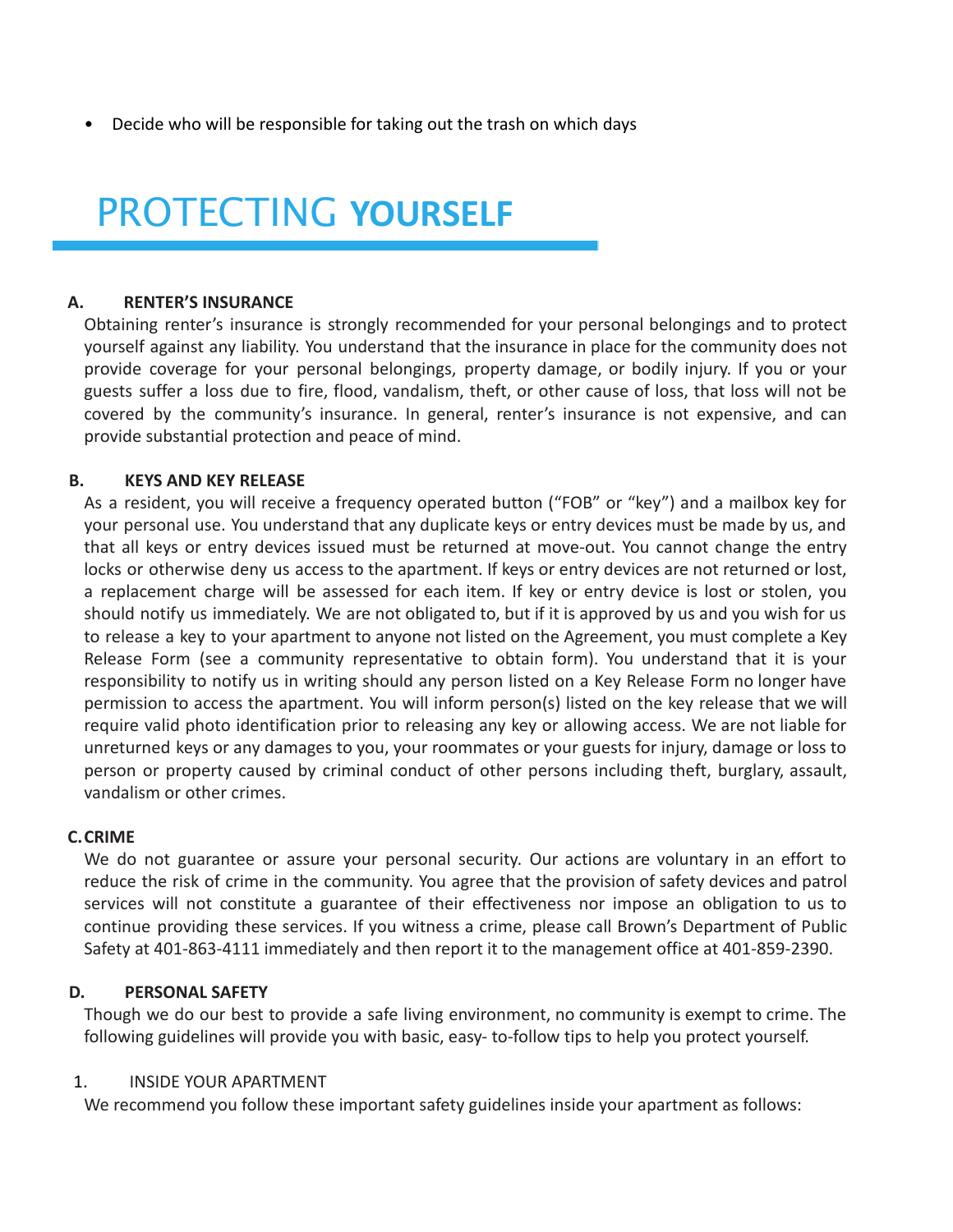- Dial Brown's Department of Public Safety #401-863-4111 for emergencies. If an emergency arises, call the appropriate authorities first, and then notify management
- Lock your doors and windows even when you are inside
- Before answering the door, see who is there by looking through a window or peephole. If you do not know the person, first talk with him/her without opening the door. Do not open the door if you have any doubts.
- If you return to your residence and you think it has been entered illegally, do not enter. Call Brown's Department of Public Safety 401-863-4111
- Never give out keys. If your keys are lost or stolen, call the office or after-hours emergency line immediately to re-key the apartment.
- Keep a complete list of the serial and identification numbers of computer and other electronics. This will help if recovering stolen goods.
- Keep valuables out of sight by drawing curtains or blinds and storing such items away from windows.
- Never leave a note on your door stating you are not home.
- Do not display apartment keys in public or carelessly leave them in the mail area, at the pool, or places where they can be easily stolen.
- Do not put your name, address, or telephone number on your key ring.
- Check your smoke detector monthly for dead batteries or malfunctions.
- Check your door locks, window latches, and other security devices regularly to be sure they are working properly.
- Close and latch your windows while you are not home, particularly when you are on vacation or away for a long period of time.
- Leave a radio or television playing softly while you are gone.
- Immediately report the following to us in writing, dated, and signed: Any needed repairs of locks, latches, doors, windows, smoke detectors, and alarm systems.
- Close curtains, blinds, and window shades at night or while you are not home.
- Mark or engrave identification on valuable personal property.
- Use lamp timers when you leave for extended periods of time.
- In a residential community, screaming may sound like horseplay. In an emergency, be specific by shouting "Help!", "Police!", or "Fire!"
- Mark or engrave identification on valuable personal property.

# 2. OUTSIDE YOUR APARTMENT

We may provide systems or services such as courtesy officers, courtesy patrols, emergency alert buttons located on the exterior of the building. These services or systems are not a guarantee of your personal safety or security and they are not a guarantee against criminal activity. We have the right to alter or cancel any of these systems or services without notice. We have no duty of security or personal safety except to proceed with diligence to repair any systems after notification that such systems are not working.

We recommend you follow the important safety guidelines outside your apartment as follows:

• When returning to your apartment late in the evening, if possible, always use the main property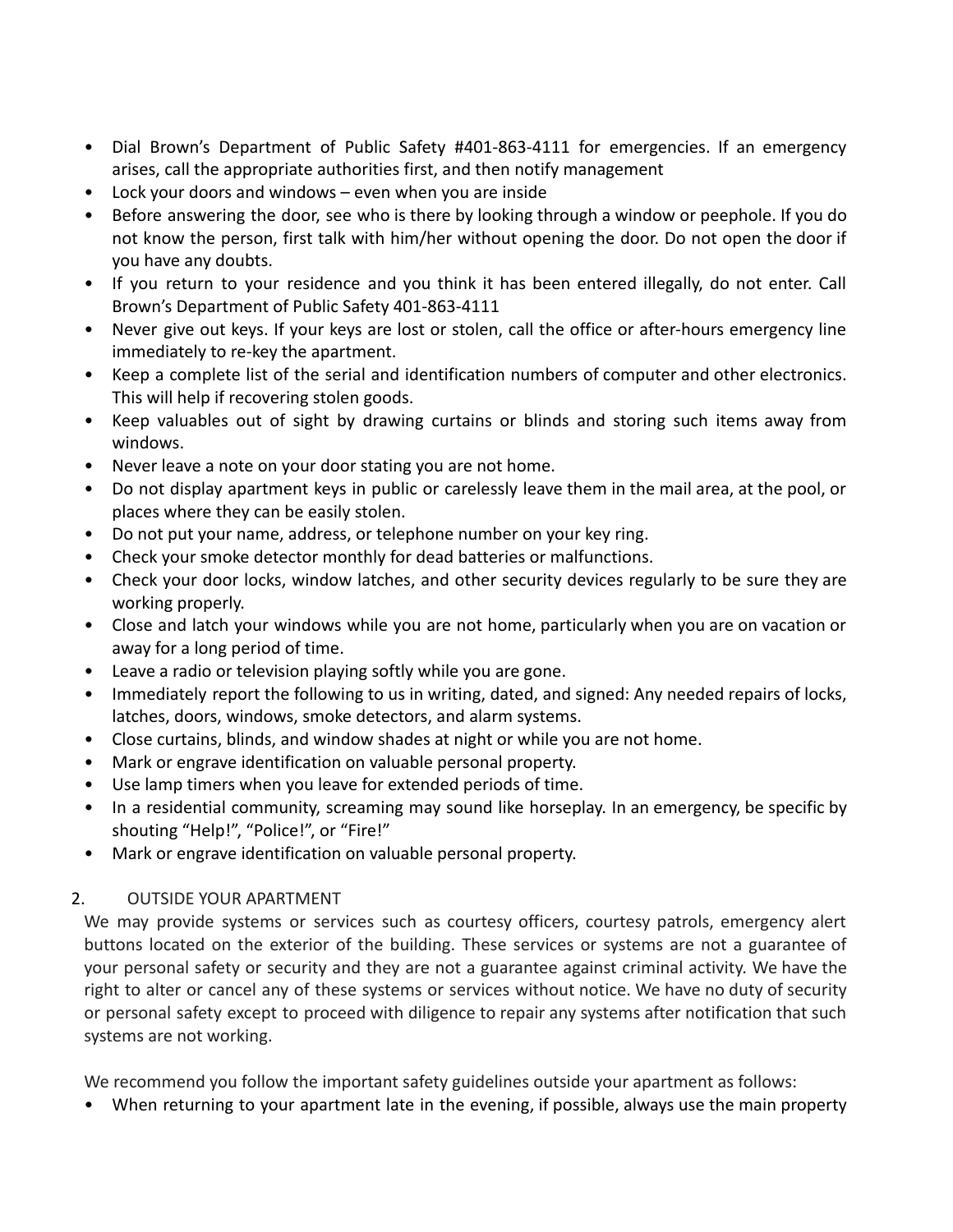entrance or commonly used walkways.

- Lock your doors while you are gone.
- Tell your roommates where you are going and when you will be back.
- Do not walk alone at night.
- Do not hide a key under the doormat or a nearby flowerpot. These are the first places a burglar will look.
- Do not give entry codes or electronic does to anyone.
- Carry your door key in your hand when nearing the entry door. You are more vulnerable when looking for your keys at the door.
- If you see suspicious persons loitering around the property, report them immediately to the proper authorities. DO NOT confront them yourself.
- Immediately report the following to Management: Any malfunction of safety devices outside your apartment such as broken gate locks, burned-out lights in stairwells and parking lots, blocked passages, broken railing, etc.

#### <span id="page-15-0"></span>**E.FIRE SAFETY**

Call Brown's Department of Public Safety #401-863-4111 if there is a fire or if you see/smell smoke. Disabling or tampering with a fire extinguisher, pull stations, or smoke detector is a violation of the law and may lead to fines and possible termination of the Agreement. Prevention is your best insurance against fire. We recommend that you follow these simple safety precautions in your own apartment to prevent fires:

- Do not put water on a grease fire. Call Brown's Department of Public Safety #401-863-4111 immediately.
- Do not let grease or oil cook on stove unattended.
- Properly dispose of all lighted tobacco products in appropriate metal containers. Do not smoke in any interior spaces.
- Avoid cooking while intoxicated, taking medication, or when sleepy.
- Test smoke detectors monthly to make sure they are working.
- Do not store gas-operated tools or vehicles inside the apartment or under stairwells, breezeways, patios, or balconies.
- Do not burn candles of any kind.
- Do no overload outlets or circuits.
- Do not use halogen bulbs or lamps.

#### <span id="page-15-1"></span>**F.FIRE**

If there is a fire, do not exit your apartment into the hallway or breezeway. First, calmly feel the door. If it is hot, use another way out. If the door is cool, leave by the nearest exit. If your planned escape route becomes smoky, get down on your hands and knees and crawl - smoke rises, so the cleanest air is nearest the floor. If you cannot escape your apartment, stuff wet towels, sheets and clothes around the door and vents to keep smoke out. Call Brown's Department of Public Safety #401-863-4111 and give them your exact location. If no smoke is coming into the room, slightly open a window. Stay low and wave a bright cloth, towel or sheet out a window to signal your location.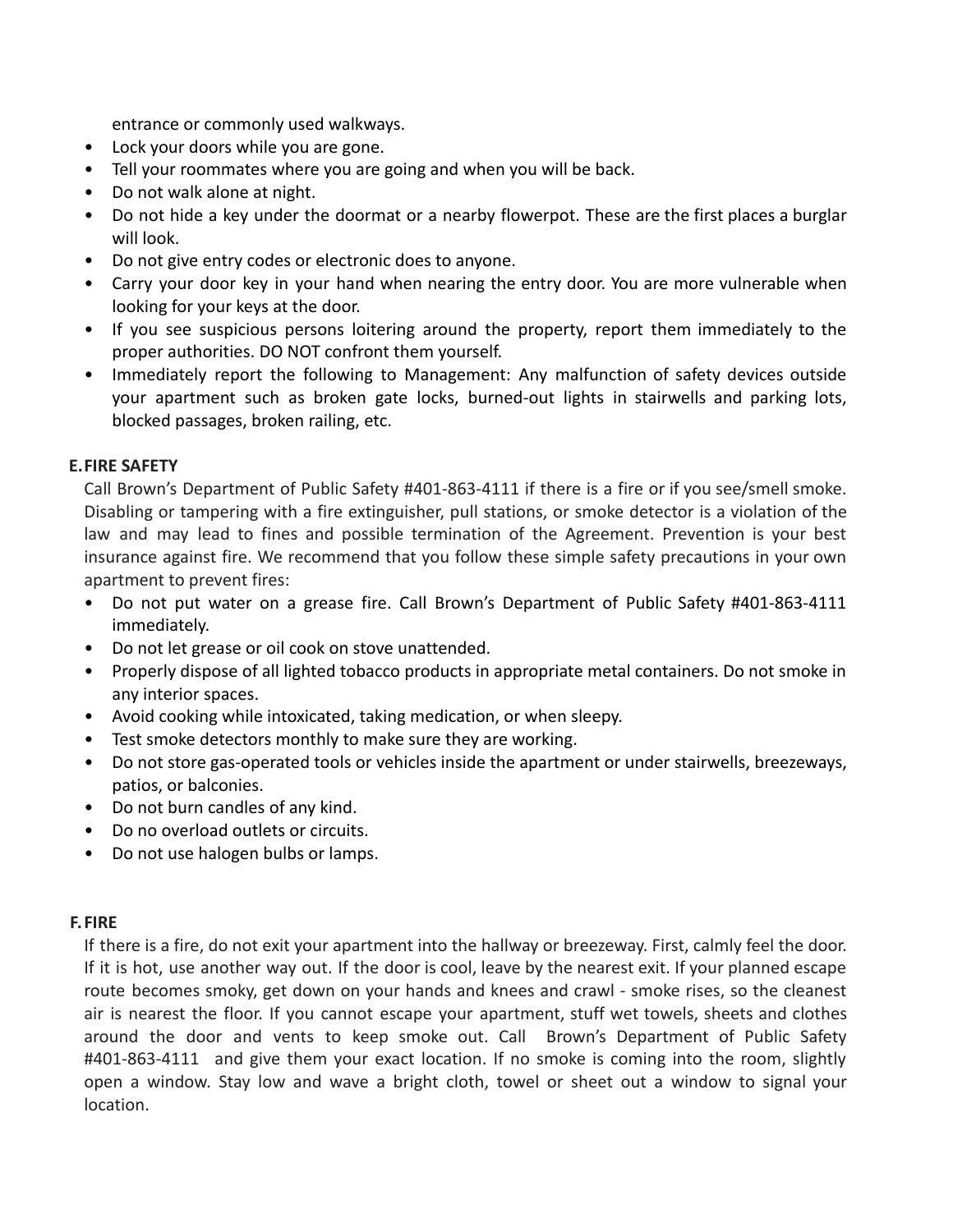#### <span id="page-16-0"></span>**G.SEVERE WEATHER PREPARATIONS**

- You should comply with all evacuation orders issued by local, state, or federal departments. Do not wait for instructions from Management.
- Listen to the radio or television for the latest information check the weather forecast before leaving for planned outdoor activities and postpone plans if severe weather is imminent.
- Before the storm, notify family, friends, and neighbors as to your whereabouts and your plans. Establish a post-storm communication plan – place and time to meet, etc.
- Close all windows and doors (draw the shades or blinds on windows).
- During severe weather, go to an inner hallway or small inner room such as a bathroom or closet. Stay away from windows, doors, and outside walls. If necessary, get under a piece of sturdy furniture and use sofa cushions to protect head and neck.
- Do not use plug-in electrical equipment like hair dryers or toasters during the storm.
- Ensure your cell phone is fully charged the night before.
- Stock up on bottled water.
- Have a charged portable power bank available
- If the storm is severe, collect any forms of identification, credit cards, emergency contact numbers, etc. and keep them with you.
- Keep all medications with you.
- The key to ensuring refrigerated/frozen food does not spoil is to minimize the amount of times the doors are opened. You can plan for this by taking out non-perishable drinks that can be stored at room temperature (soda, water, canned or packaged juices). Extra Ziploc bags full of ice cubes are another step to help keep items in the freezer at a suitable temperature.

# <span id="page-16-1"></span>**H. FREEZING WEATHER**

If you are going to be away from your apartment for a longer period of time, please leave the thermostat set to "auto" and at a minimum of 55 degrees. These precautions are essential in order to avoid substantial damage to your apartment and personal belongings from broken pipes.

If you fail to take these precautions, you may be liable for damages to your apartment and any other damaged areas.

# <span id="page-16-2"></span>**I.HOLIDAY CHECKLIST**

- If you plan to travel when unit charges are due, you should make prior arrangements for payment to be paid on time. If you are mailing your payment, make sure you allow ample time for it to reach us by the 1st of the month. You can also pay online through the Resident Portal
	- In cold weather, set your heater on "auto" with the temperature set on 55. Be sure to leave cabinet doors open under all sinks.
	- In hot climates, set your air conditioning on "auto" with the temperature set on 80.
	- Leave a visible light on. You may want to use an automatic timer on one of your lamps.
	- Do not leave notes on your door or post on social media that you are not home.
	- Take any valuables (TV, stereo, computer, jewelry, etc.) with you.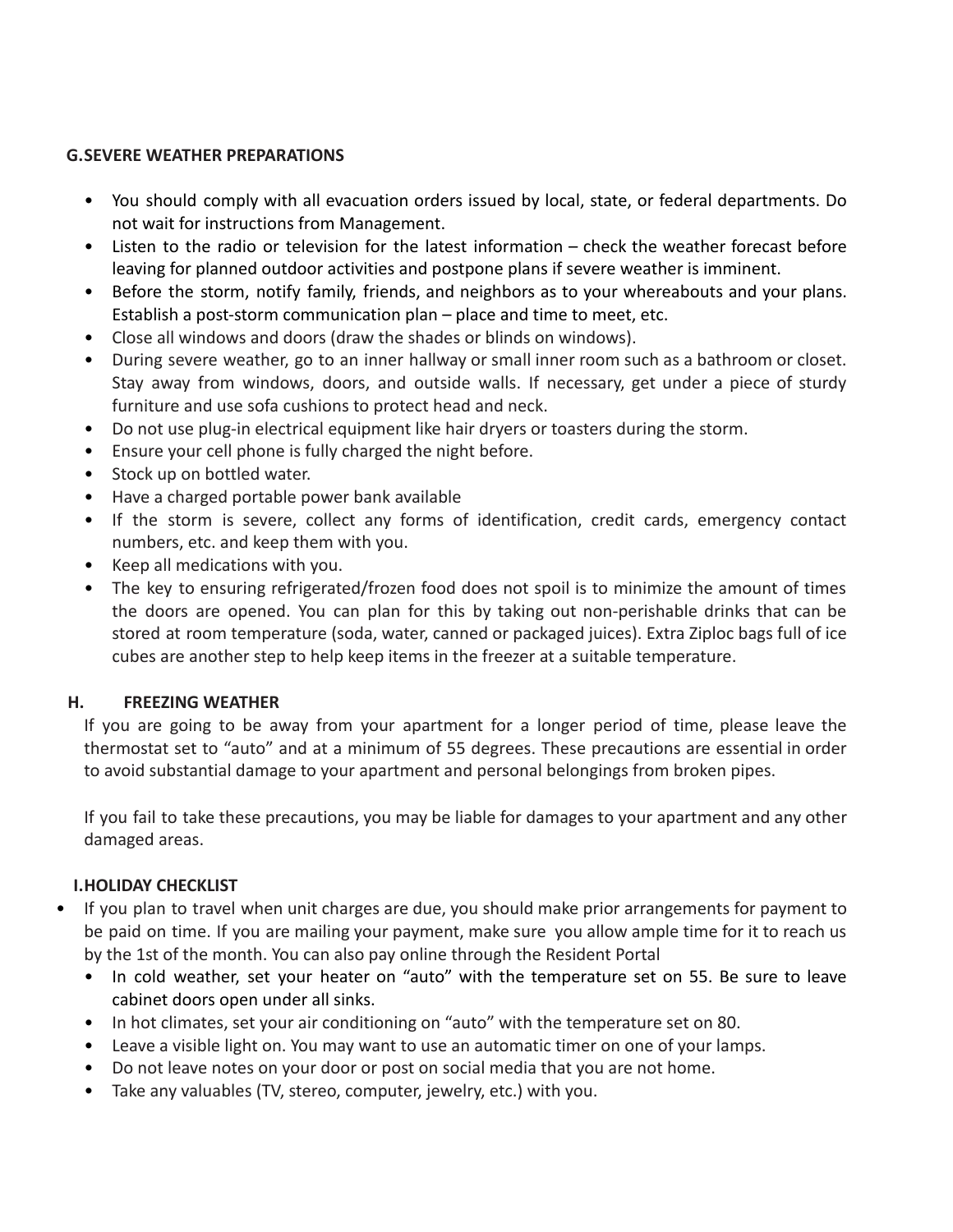• Make sure all windows and doors are locked.

# <span id="page-17-0"></span>**MAINTENANCE**

# <span id="page-17-1"></span>**A. SERVICE REQUESTS**

We offer 24-hour response to emergency service requests. Call Brown's Department of Public Safety #401-863-4111 in case of fire or other life threatening situations. For After-hours Emergencies (as de fined below), call the management office #401-859-2390 and explain the situation. They will contact the proper service personnel. For normal service requests, please submit a work order through the resident portal online or in the office.

In an attempt to effectively manage after-hours calls, we categorize calls into two categories: After-hours Emergencies and General Service Requests.

- An After-hours Emergency is defined as any failure or malfunction in which life, health, or property is threatened if immediate corrective action is not taken. Though it is impossible to list or predict all possible scenarios, the list below includes acceptable on-call emergencies.
- General Service Requests are calls that do not conform to criteria for an After-hours Emergency in short, they are routine service calls which can wait until morning, at which time the work order will be completed on a first-come, first-served basis as quickly as possible. You can be fined for requesting an After-hours Emergency when the call is in fact just a routine service call.

# <span id="page-17-2"></span>**B. AFTER-HOURS EMERGENCIES**

Examples of After-hours Emergency requests are as follows:

- No heat or air-conditioning when outside temperatures are less than 50 degrees or higher than 80 degrees.
- Electrical or gas failure of any nature
- Overflowing toilet
- Stopped up toilet if only one is available in apartment
- Water problems such as leaks, severe backups, or broken pipes
- No water
- No hot water when affecting more than one unit, when exterior temperatures are below 50 degrees
- Any unsecured entry
- Malfunctioning controlled access gates
- Threatening situations such as: fire, police action, or broken windows, locks, doors, etc.
- Bio hazards
- Lockouts (lockout fee may apply)

#### <span id="page-17-3"></span>**C.LOCKOUTS**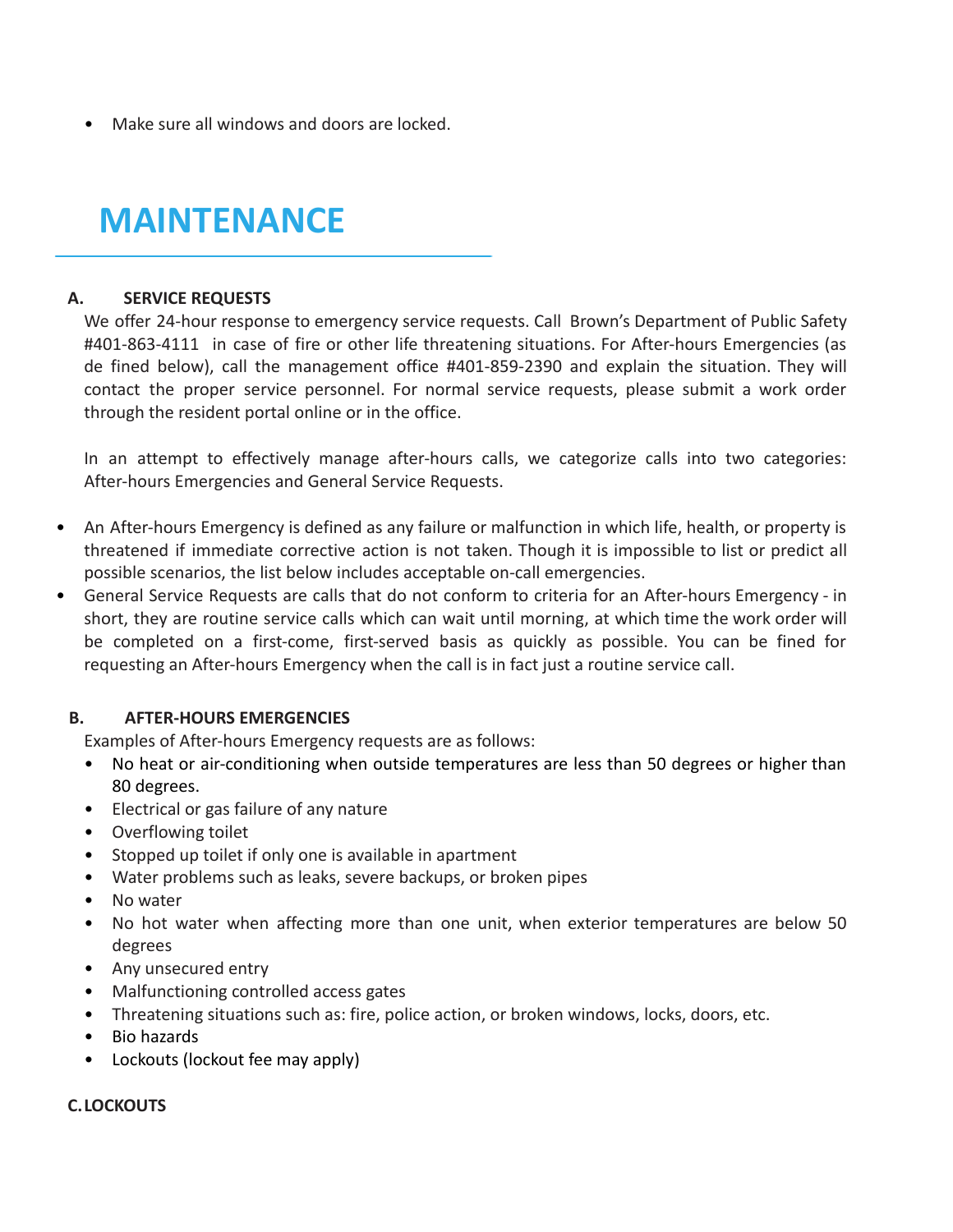If you inadvertently lock yourself out, you can call the management office at 401-859-2390. If it is after hours, explain the situation and they will contact the proper service personnel. You will be required to provide photo identification and the service personnel must be able to identify you by pulling your file or the housing roster. After regular business hours, there may be a minimum lockout charge per lockout or as detailed in your Housing Agreement. Additional charges may be assessed for repeat occurrences. We cannot guarantee response or wait time.

# <span id="page-18-0"></span>**D. LIGHT BULBS**

Your apartment is supplied with light bulbs at time of move-in. After move-in, please submit a work order for any light fixtures with burned-out bulbs. Please report unlit bulbs over walkways, halls, or common areas to us.

# <span id="page-18-1"></span>**E.FURNITURE**

The supplied furniture inside the apartment is designed for interior use only and may not be used for exterior purposes at any time. A labor charge will be assessed for furniture that must be removed from the exterior to the interior, as well as for any damages to the furniture. Any furniture provided by you must be removed at the end of your Agreement term or you will be assessed charges for the removal of such items.

# <span id="page-18-2"></span>**F.SMOKE DETECTORS**

You are responsible for ensuring that all smoke detectors are working properly. We request that you test smoke detectors on a monthly basis. Please call us if a smoke detector starts "chirping" or if it is determined through monthly smoke alarm tests that the smoke alarm is not working properly.

Do not disable smoke detectors. Disabling a smoke detector or removing working batteries is a violation of the law and may lead to fines and possible early termination of the Agreement.

# <span id="page-18-3"></span>**G.PLUMBING/LAVATORIES**

All water and plumbing apparatus shall be used only for the purpose for which they are intended. Do not throw any items other than toilet paper (such as sweepings, rubbish, rags, cat litter, ashes, and feminine hygiene products) into the toilet or down the sink. Any damage to plumbing and the cost of cleaning and/or repairing such damage resulting from misuse will be charged to you. In the event that your toilet becomes clogged, please submit a work order.

# <span id="page-18-4"></span>**H. PROPERTY APPLIANCE USAGE**

- 1. OPERATING YOUR GARBAGE DISPOSAL:
- Run cold water through garbage disposal and keep water running while the disposal is on.
- Gradually put food into garbage disposal; do not put in large quantities at once.
- Avoid hard objects such as chicken bones, steak bones, etc.
- Avoid putting large pieces of food into garbage disposal. Items have to fit into a very small hole at the base of the unit, about the size of a nickel.
- Avoid putting bottle caps, glass, foil, rags, cigarettes, string, paper, or grease down garbage disposal. This can cause clogging.
- Avoid putting pasta, egg shells, or anything fibrous, (i.e. lettuce, celery, artichokes, corn husks,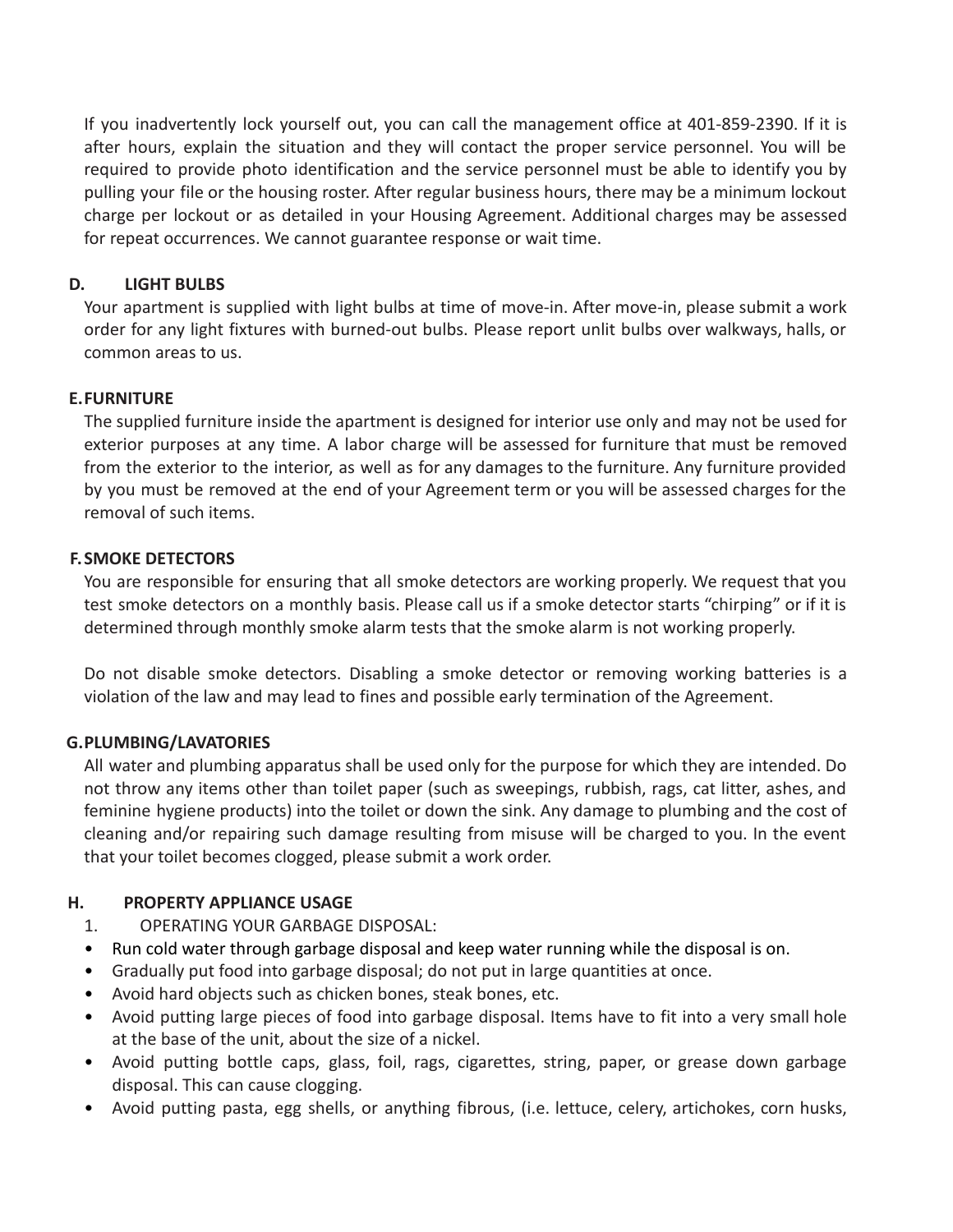potato peelings, carrots peelings) into the garbage disposal. These items stick to the side of the garbage disposal causing it to become clogged.

• Allow garbage disposal to run 10 seconds after food clears, then continue running water for 15 seconds more.

Tips on using the garbage disposal:

- Hot water running through the garbage disposal works well with greasy foods, but NEVER pour greas down the drain.
- Ice running through the garbage disposal helps clean the disposal.
- Put only the hearts of citrus fruit (lemons, limes, oranges) into the garbage disposal to help it smell better. The skin cannot be ground up by the disposal and can cause frequent clogs.
- Run the garbage disposal a few minutes before running the dishwasher since the dishwasher drains through the garbage disposal.
- Keep the cover in the stopper position when not in use to prevent foreign material from accidentally dropping into the disposal.

If the garbage disposal quits working, press the reset button under the garbage disposal unit (located under the sink) and turn the switch on. If the disposal still does not operate, please submit a work order and we will send someone out to repair the unit.

# 2. CARE AND CLEANING OF WASHER/DRYER

When using the washer, leave the lid open after washing to allow moisture to evaporate. The wash basket is practically carefree. If you want to clean the basket, use a clean soft cloth dampened with liquid detergent, then rinse (do not use harsh or gritty cleaners). To rinse, choose the largest load size, turn the cycle knob to any rinse setting, and start the washer.

Do not overload the washer. Overloading the washer or allowing the washer to become unbalanced can cause damage to the washer and you will be responsible for any such damage.

The lint filter in the dryer should be cleaned before each use. This helps the dryer operate efficiently. Moisten your fingers and reach into the filter opening. Run your fingers across the filter. Lint must be removed from in and around the dryer (check behind the machine) to reduce fire hazards.

You should immediately wipe any spills or washing compounds on the washer and dryer. Wipe with damp cloth. Do not hit the surfaces with sharp objects. Dryer control panel and finishes may be damaged by some laundry pretreatment soil and stain remover products if such products are sprayed on or have direct contact with the dryer. Damages to the dryer from pretreatment products may result in charges to you.

#### 3. DISHWASHERS

Rinsing your dishes before loading helps prevent the drain from clogging. If you have dishwasher safe plastic and wooden items, load them in the top rack only. Do not place fragile glassware in the dishwasher; the jet action may cause breakage.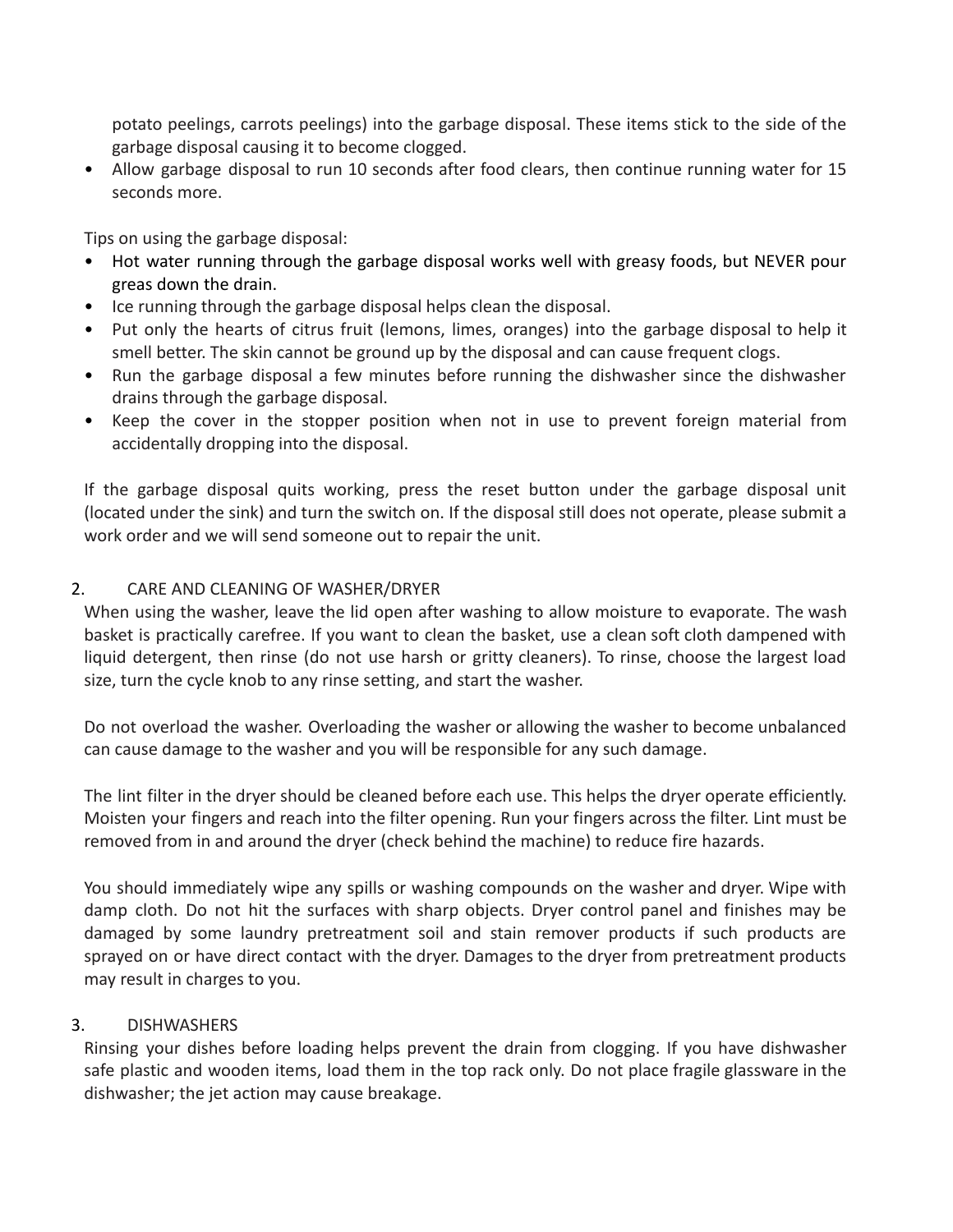# 4. CENTRAL AIR & HEAT (HVAC)

Your apartment is equipped with individual unit central air and heat, an ideal temperature setting is between 71° and 74°, with the minimum to maximum range being from 70° to 78° (please be aware that setting your thermostat to temperature extremes may cause damage to your HVAC unit). You should allow a minimum of ten minutes for the temperature to adjust (choosing an extreme setting will not bypass this 10-minute adjustment). If at any time you find that your thermostat is malfunctioning or for more detailed operating instructions, please call us. Never turn the HVAC thermostat completely off unless instructed to do so by management.

# 5. HVAC FILTERS

At move-in, your HVAC filter will be new. Twice yearly, our maintenance team will schedule your filter to be replaced. Additional replacements can be requested at any time by calling the management office.

# <span id="page-20-0"></span>**I. ENERGY CONSERVATION TIPS**

Appliances

- Open the refrigerator door only long enough to get the food items you need.
- Before storing leftovers, allow them to cool, that way your refrigerator or freezer will not have to work to cool them off.
- Overloading refrigerators and freezers will prevent cold air from circulating properly.
- Only wash full loads of clothes in the washer and dishes in the dishwasher
- If you wash dishes by hand, fill the sink with water instead of letting the water run, and rinse with cold water.
- Clean the dryer's lint filter after each load.
- Most materials only need a 10 to 15-minute wash cycle to get them clean, over washing and/or drying will wear out clothes faster.

Water and Utilities

- Turn off lights when you leave the room.
- Unplug chargers when they are not in use and utilize power strips.
- Turn the water off when you're not using it such as when lathering your hands with soap, brushing your teeth, and scrubbing dishes.
- Decrease your normal showering time by 2 minutes.
- In colder months, the thermostat should never be turned up high to heat a home in a hurry (it will not heat your home any faster).
- In warmer months, the thermostat should never be turned below 70 to avoid freezing your HVAC unit.
- Do not let heat or cold air escape keep windows and doors closed while HVAC is in use.
- Use fans and open windows to create a cross-draft instead of using your central air-conditioning.
- Keep your vents free from obstructions.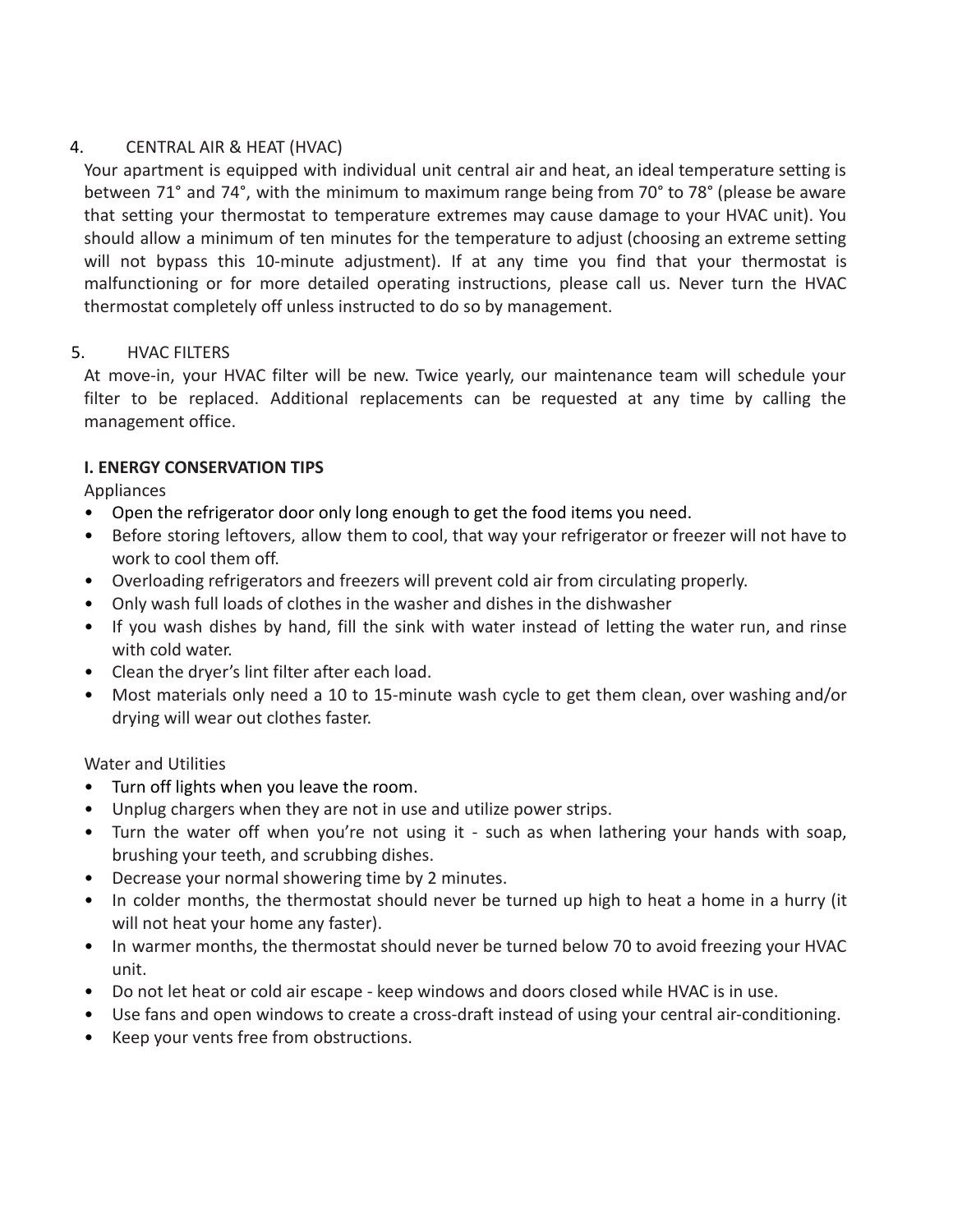# YOUR **CONDUCT**

You are responsible for the consequences of your guests' actions. You should inform your guests of conduct rules and accompany them within common areas at all times. We may exclude from the community guests or others who, in our judgment, have been violating the law, violating the Agreement, or any apartment rules, or disturbing other residents, neighbors, visitors, or owner representatives. We may also exclude from any outside area or common area a person who refuses to show photo identification or refuses to identify themselves as a resident, occupant, or guest of a specific resident in the community.

# <span id="page-21-0"></span>**A. DRUGS AND ALCOHOL**

You or your guests will not engage in or permit your apartment to be used for criminal activity, including drug-related criminal activity and will not engage in the manufacture, sale, or distribution of illegal drugs at any location, whether on, or near, the community. It is your responsibility to notify the proper authorities if you suspect a roommate or a guest is engaged in illegal activities.

Possession and consumption of alcoholic beverages must be in full compliance with local, state, and federal laws and regulations and in accordance with these rules and regulations.

Violation of the above shall be a material violation of the Agreement and may be cause for termination of tenancy. Agreement Termination/Eviction does not re lease you from your financial obligations under the Agreement.

# <span id="page-21-1"></span>**B. SMOKING**

Smoking of any kind (cigarettes, vaping, hookah, marijuana, or otherwise) is prohibited inside any apartment, balcony, patio, and all other indoor and outdoor areas at the Apartment community. Smoking violations of any kind will result in fee for the first offense and will increase for every subsequent violation up to termination of the Agreement.

#### <span id="page-21-2"></span>**C.FIREARMS, WEAPONS AND HAZARDOUS MATERIALS**

You may not under any circumstances have a handgun, rifle, or any other weapon of any kind on our property regardless of state or local law to the contrary. Weapons of any kind are not permitted including, hunting equipment, slingshots, gas-powered guns, air rifles, and paintball guns.

Any form of explosive devices - including firecrackers, fireworks, ammunition, pyrotechnics, and similar products are also not permitted in the community. It is a misdemeanor to possess, store, sell, or use fireworks in or around the community. You may not store gasoline in your apartment or on the patio or balcony. Harboring hazardous materials with intent to create explosive devices shall be referred directly to the proper authorities. Any violations of this provision of your Rules and Regulations may constitute an Agreement default; leading to termination of Agreement and financial penalty.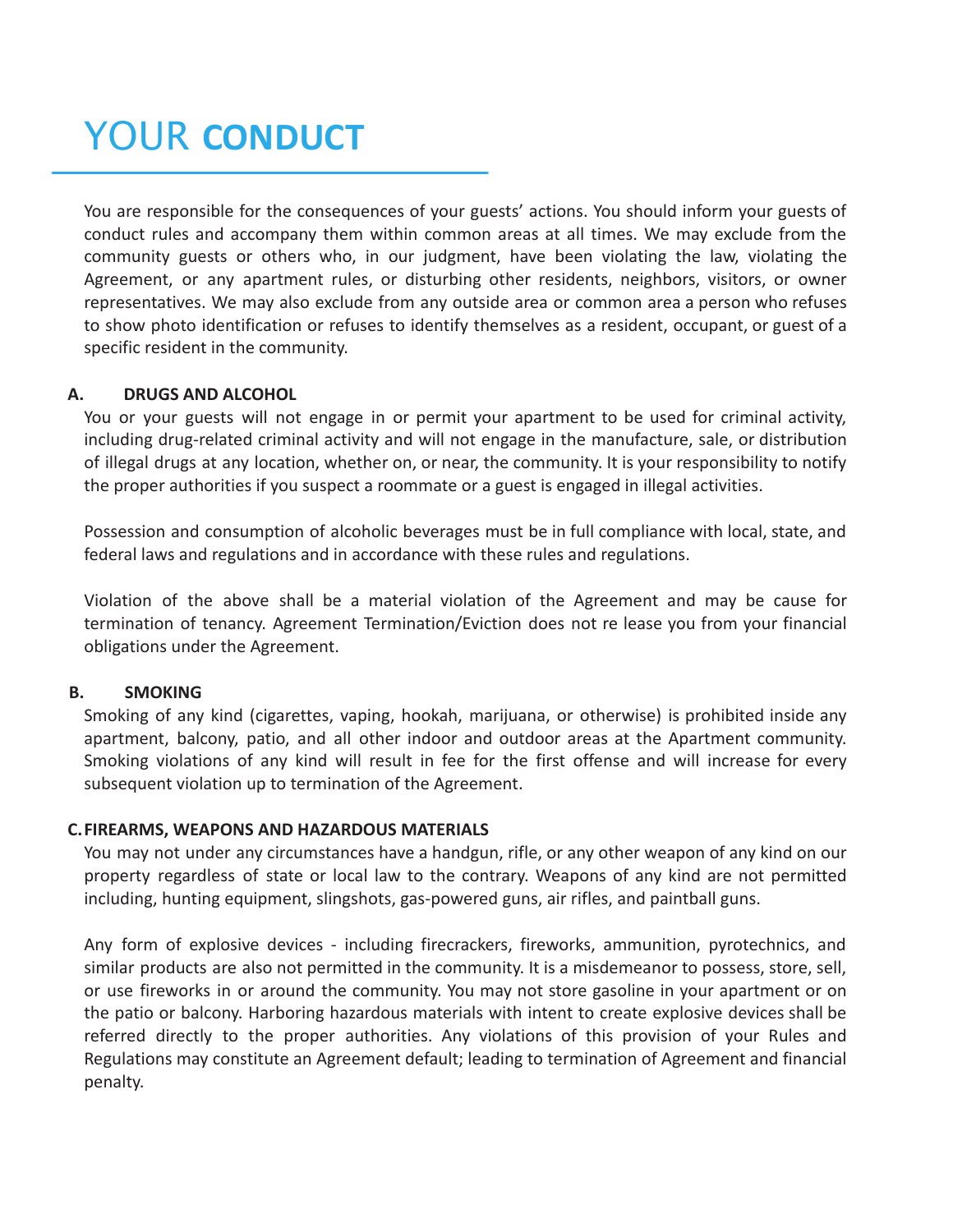# <span id="page-22-0"></span>**D. MOTORCYCLES & SCOOTERS (FUEL OPERATED)**

All fuel-operated vehicles may only be parked in designated areas and must be properly registered. Due to safety concerns, it is prohibited to store such vehicles inside the apartment, on patios/balconies, stairwells, landings, breezeways, and walkways. Any of these vehicles found beyond the designated areas may be cited, towed, and impounded at your expense.

# <span id="page-22-1"></span>**E.NOISE**

Excessive noise and loud music in apartments, hallways or common areas cannot be permitted at any time. Between the hours of 11pm and 7am, no noise of any kind that can be heard outside of the apartment is permitted. This includes stereos, televisions, musical instruments, slamming doors and windows, running up and down stairs, sounding vehicle horns and yelling. You are responsible for your guest's behavior.

# <span id="page-22-2"></span>**F.ODOR**

You will not permit any offensive odors to originate from your apartment or bedroom at any time.

# <span id="page-22-3"></span>**G.CONDUCT**

Both direct and indirect forms of verbal and written abuse, threats, coercion, physical or verbal harassment, intimidation, violence against another person or their property, or causing the apprehension of physical or verbal harm are prohibited and will not be tolerated. Conduct that threatens the health

and safety of any person (including yourself) may result in fines and possible termination of your Agreement, privileges and possible criminal action. You are responsible for reporting abuse to appropriate authorities.

# **At all times, you and your guests are expected to conduct yourselves in accordance with the rules contained in this Handbook, as well as the Brown University Code of Conduct.**

In the presence of a policy violation, you may attempt to stop the violation, contact management staff and/or immediately remove yourself from the situation and the vicinity of the violation. If you choose to remain at the scene of a policy violation, you will be included in the documentation and may also be held accountable for applicable policy violation(s). Concealment is also considered a policy violation. If concealment should occur, you may be considered an accomplice to the violation and be subject to any actions outlined above.

#### <span id="page-22-4"></span>**H. FINES**

Unless otherwise set forth in this Handbook or the Agreement, all violations of these Rules and Regulations will be treated as follows: 1) First Occurrence - \$100 charge will be assessed, 2) Second Occurrence –\$200 charge will be assessed, 3) Third Occurrence - \$500 charge will be assessed. This section does not prohibit us from exercising any of its rights and remedies under the Agreement or assessing fines beyond these amounts for specific and/or serious violations as determined by management. These fines are intended as guidelines only and may be increased or decreased at our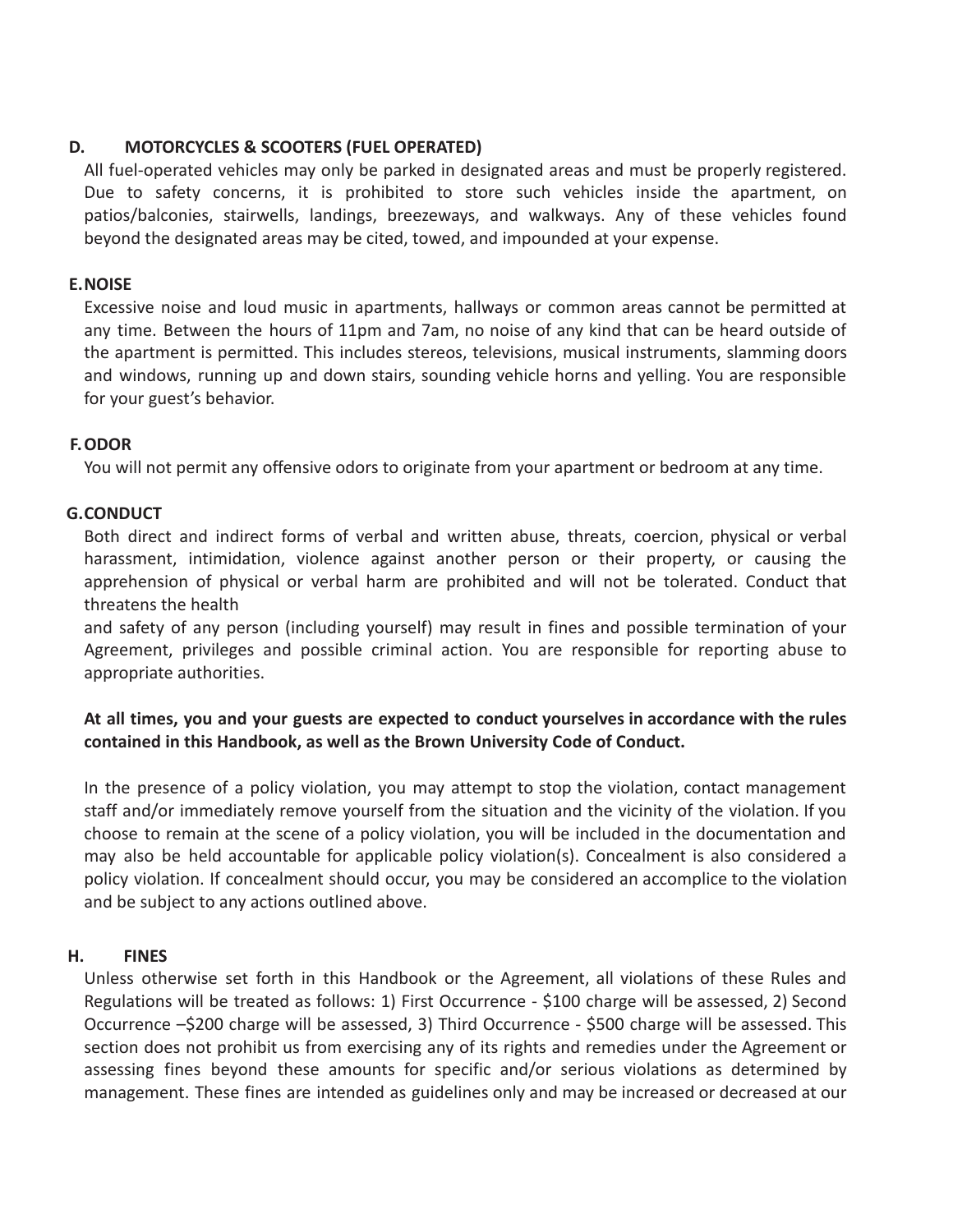sole discretion based on the nature and severity of the violation.

# MOVING **OUT**

# <span id="page-23-0"></span>**A. MOVE-OUT PROCESS**

Prior to the end of the Agreement term (if you have not renewed your Agreement), you will receive a letter outlining the move-out process. You will be required to clean your apartment and you will be responsible for payment of damages assessed against you. You must turn in all keys, parking access card, if applicable, and FOB and provide your forwarding address on or before the move-out date and time. If you do not meet the deadline, you may incur additional holdover charges or fees. If you are renewing with us and are moving to a different apartment, you will receive additional instructions for transferring to your new apartment.

Prior to move-out, all late charges, delinquent rents, and outstanding fees for damages must be paid.

#### 1. CHECKING OUT

You have two options for checking out of your apartment:

#### Option 1

Our Standard checkout procedure is to have a staff member inspect your apartment and note damages prior to the move-out date. If you elect to have a move-out inspection, you must call us to schedule an appointment. All appointments will be scheduled during the week prior to the move-out date and you must be present for the review. No move-out inspections will take place on the scheduled move-out date.

#### Option 2

We offer an Express Checkout as a convenience to our residents. If you do not wish to have a move-out inspection with a staff member, you may pick up a key return envelope and drop the completed envelope and keys at the management office prior to leaving the community.

The move-out process will not be complete until all residents within an apartment have moved out (regardless of whether you utilize the Standard Checkout or the Express Checkout). Once all residents within an apartment have checked out, the apartment will be inspected for damages, charges will be assessed, and deposit refund checks will be processed accordingly.

2. MOVE-OUT CLEANING GUIDELINES Floors: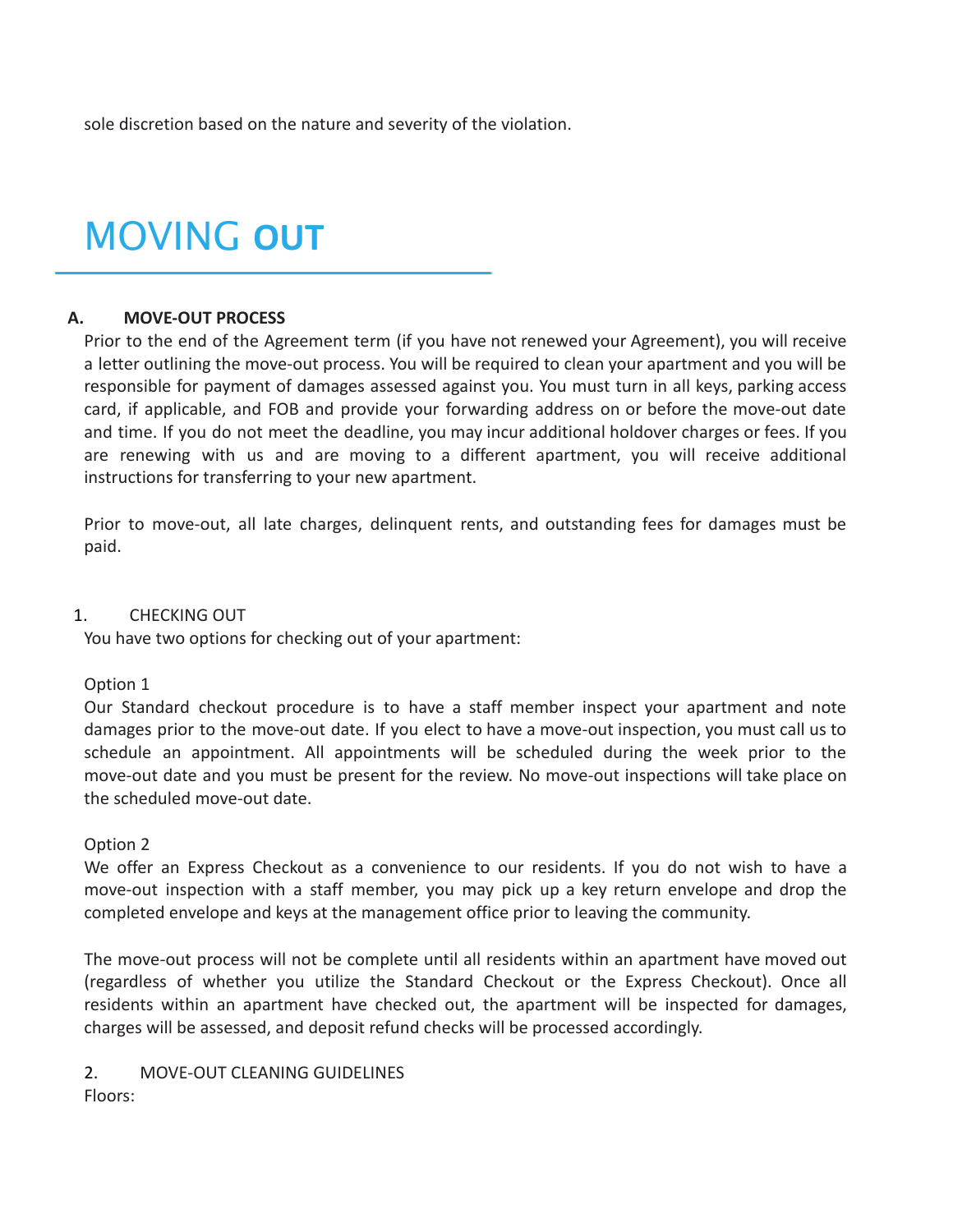- Sweep hard floors to remove all dirt and debris.
- Mop all hard floors. DO NOT APPLY ANY TYPE OF FLOOR WAX.
- Thoroughly vacuum all carpeting.
- Sweep and wash (if needed) your patio or balcony

Walls, Cabinets, and Countertops:

- Walls should be free of marks, stains, and damage.
- Interior of cabinets should be free of shelf lining, crumbs, and dust. Do not forget the drawers.
- All exterior cabinets should be wiped down to remove water spots and food drips or spills.
- Clean all hard surfaces and inside shelves.
- Wipe off all countertops, and clean the tops of the cabinets.
- Clean all light fixtures and ceiling fans (if applicable) to remove dust and bugs.
- All light bulbs should be working.

Windows and Doors:

- Clean inside and outside of all doors to ensure they are free of grime
- Clean interiors of all windows and mirrored closet doors with Windex or similar product.
- Wipe down the top (locks) and tracks of all windows. Also wipe down all windowsills.
- All blinds/window treatments must be completely clean
- Remove small nails from the wall. DO NOT FILL IN THE NAIL HOLES. If you used larger nails, screws or molly bolts, you are responsible for removing them and returning the wall to its original condition.

Furniture:

- Wipe down all furniture; leave no personal furniture behind.
- Vacuum out sofa and chair make sure to get underneath all cushions
- Do not leave any personal belongings or trash in the apartment. Removal by our staff will result in a charge against your security deposit.

# Appliances:

Oven/Stove Top:

- Thoroughly clean exterior of oven. Do not forget the exterior of the oven drawer as well.
- Use oven cleaner to clean interior. Recommended product: Easy-Off Fume Free
- Scour drip pans and rings with an S.O.S. pad and clean all food and spills from underneath the drip pans. (Do not use oven cleaner on the drip pans because it corrodes the surface and turns them black).
- Clean exhaust hood (exterior as well as grease under the hood) and clean the fan filter over the stove.
- Clean walls, cabinets, and floor under and around stove. Refrigerator:
- Wash all inside and outside surfaces. Do not forget the crisper drawer (inside and underneath).
- Dump all ice from icemaker and wash the receptacle and maker. Lift the lever to the off position.
- Clean all drawers, compartments and shelves.

Dishwasher:

- Thoroughly clean inside and out and around the edges especially the door.
- Clean out any glass or plastic in bottom of dishwasher and around the spray arm. Washer/Dryer: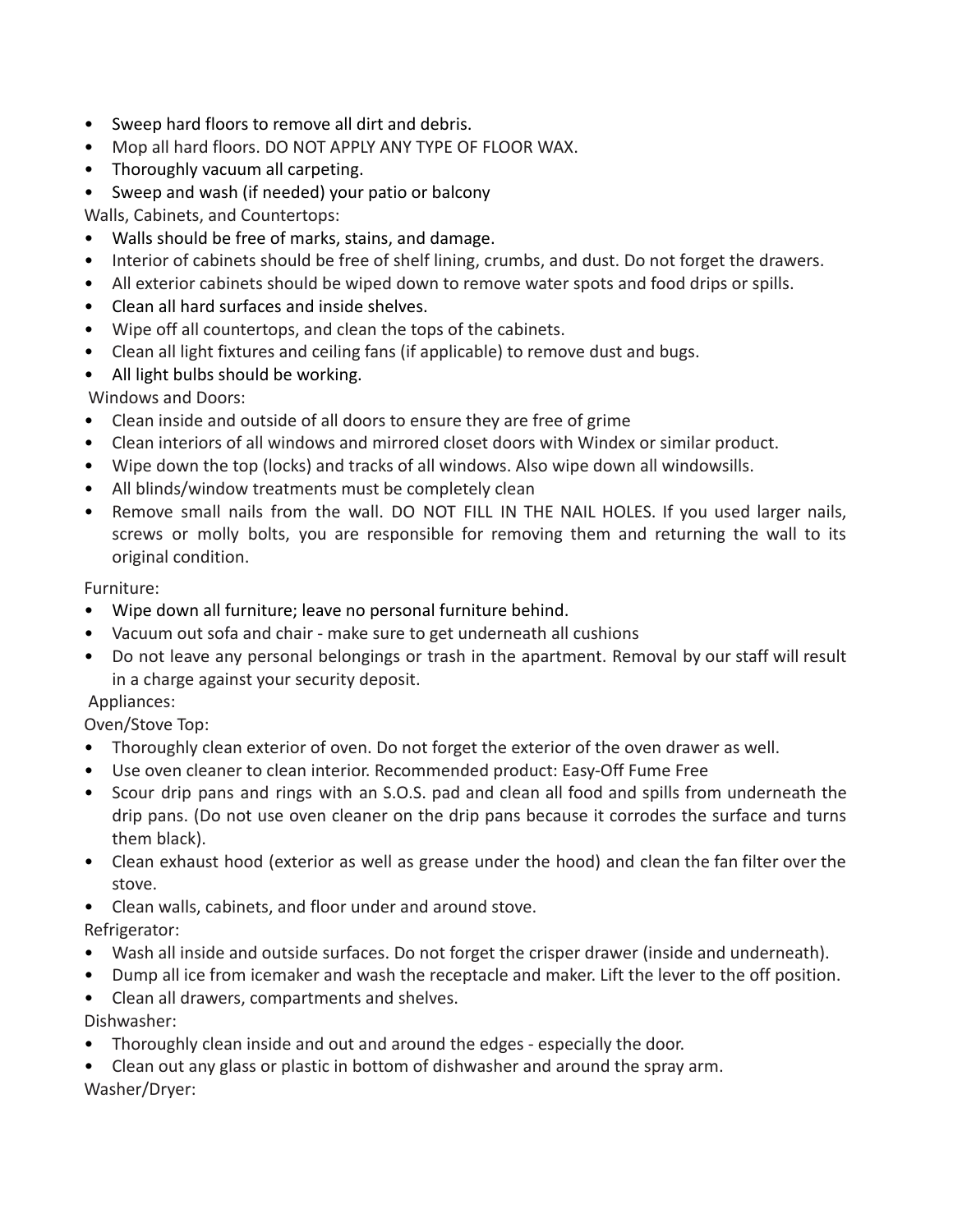- Be sure to clean both inside and out.
- The exterior should be wiped down and the control(s) turned to the "off" position.
- Remember to remove all debris/lint from the lint trap.

Kitchen Sinks:

- Kitchen sinks should be scrubbed and free of water spots and stains.
- Make sure that the kitchen faucet is clean pay special attention to the area around the faucet knobs.
- Make sure garbage disposal is free of all food/objects.

Bathroom:

- Wash inside and outside of vanity. Wipe or scrub all drawers and cabinets, and wipe off counter top.
- Clean the mirror(s) with Windex or similar product.
- Thoroughly scrub all ceramic tiles around the bathtub. Use a product such as Tilex or Scrub Free to clean the grout as well as the ceramic tiles. Scour the bottom and sides of the tub with Comet or Ajax until all dirt and soap residue is gone. Do not forget to scour the soap dish and temperature knobs as well. Make sure there are no rust rings on the edge of the tub.
- Clean vanity sink(s) including the faucet (sometimes a toothbrush must be used around the knobs to get them completely clean).
- Clean toilet bowl and tank with a disinfecting cleaner such as Lysol Cling Free; make sure exterior of toilet, lid, and bowl are clean. Pay special attention to the base of the toilet.

Cleaning Product Notes:

- DO NOT USE BLEACH OF ANY KIND
- Disinfecting cleaners such as 409, Fantastik, or Windex Glass & Surface work on most surfaces (furniture, ceiling fans, baseboards, etc.).
- Disinfecting and non-sudsing cleansers with the ability to cut grease, such as Top Job or Mr. Clean are perfect for the kitchen and bathroom (countertops, floors, exhaust fan, vanity, etc.).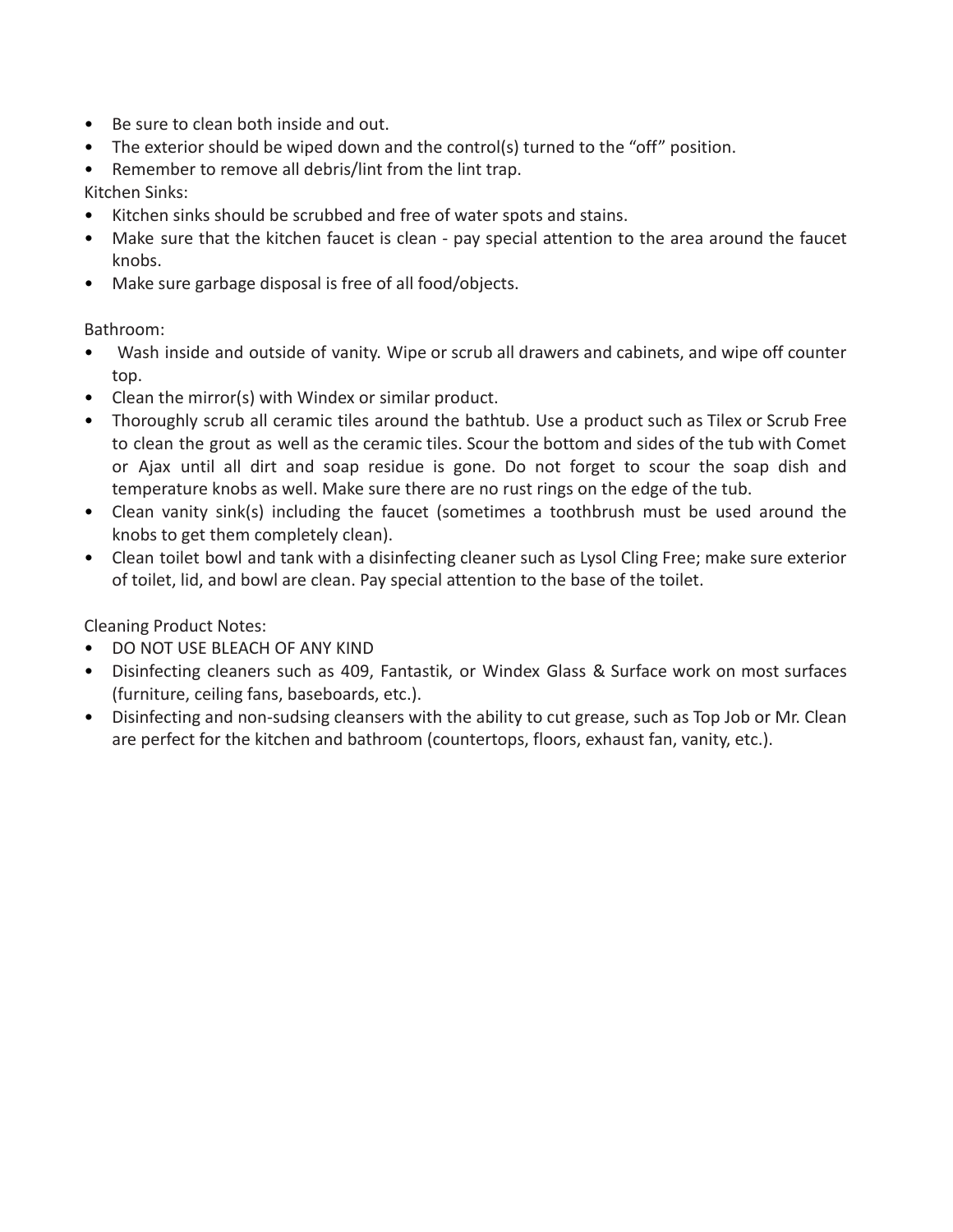#### <span id="page-26-0"></span>**B. DAMAGES**

We reserve the right to charge for damages beyond ordinary wear and tear to the apartment, furniture, appliances, carpet, blinds, and floor coverings. We can also assess the charges if the entire apartment, including range, refrigerator, bathrooms, closets, cupboards, furniture, and floors are not clean, regardless of condition at time of move-in.

| REPLACEMENT COST AND REPAIR SCHEDULE* |        |       |                       |                            |               |       |                               |                                 |               |         |  |
|---------------------------------------|--------|-------|-----------------------|----------------------------|---------------|-------|-------------------------------|---------------------------------|---------------|---------|--|
| <b>Description</b>                    | Amount |       | <b>Description</b>    |                            | <b>Amount</b> |       | <b>Description</b>            |                                 | <b>Amount</b> |         |  |
| Kitchen                               |        |       | <b>Light Fixtures</b> |                            |               |       | <b>Wall Repairs and Paint</b> |                                 |               |         |  |
| Dishwasher                            |        | 350   |                       | Entry Light                |               | 35    |                               | <b>Sticker Removal</b>          |               | 10      |  |
| Refrigerator                          | \$     | 500   |                       | Pendant Light              | \$            | 110   |                               | Nail Repair (Each)              | s             | 25      |  |
| Refrigerator Handles                  | \$     | 35    |                       | Kitchen Light              | \$            | 85    |                               | Holes (Each) 1-3"               | \$            | 40      |  |
| Refrigerator Shelves                  | \$     | 25    |                       | Ceiling Fan                | \$            | 150   |                               | Holes (Each) 3-6"               | S             | 80      |  |
| Ice Maker                             |        | 125   |                       | Bedroom Light              | \$            | 50    |                               | Holes (Each) 6" +               | S             | 150     |  |
| Range                                 |        | 450   |                       | Hallway Light              | \$            | 35    |                               | 4x8 Sheet                       | \$            | 250     |  |
| <b>Heating Element</b>                |        | 75    |                       | Vanity Light               | \$            | 85    |                               | Full Paint Common Area          | \$            | 280     |  |
| Drip Pans (each)                      |        | 10    |                       | Bath Light                 | \$            | 55    |                               | Full Paint Bedroom              | S             | 160     |  |
| Microwave                             |        | 175   |                       | <b>Bath Fan</b>            | \$            | 110   |                               | Full Paint Bathroom             | Ŝ             | 130     |  |
| Microwave Handle                      |        | 25    |                       | Laundry Light              | \$            | 40    |                               | Paint Individual Wall           | s             | 40      |  |
| Sink                                  | \$     | 175   |                       | Deck/Patio Light           | \$            | 50    | Flooring                      |                                 |               |         |  |
| Faucet                                | \$     | 100   | Furniture             |                            |               |       |                               | Kitchen and Living Vinyl        | s             | 1,850   |  |
| Garbage Disp0sal                      | \$     | 175   |                       | Barstool (per)             | \$            | 85    |                               | <b>Bedroom Carpet</b>           | s             | 265     |  |
| Kitchen Cabinets/Shelving             |        |       |                       | End Table                  | \$            | 75    |                               | <b>Bathroom VCT</b>             | S             | 280     |  |
| Cabinet                               | \$     | 150   |                       | Coffee Table               | \$            | 85    |                               | Laundry Room VCT                | s             | 100     |  |
| <b>Cabinet Drawer</b>                 | \$     | 55    |                       | <b>Entertainment Stand</b> | \$            | 125   | <b>Windows</b>                |                                 |               |         |  |
| <b>Cabinet Drawer</b>                 |        | 55    |                       | Headboard                  | \$            | 86    |                               | Bedroom (Each)                  | s             | 350     |  |
| <b>Drawer Front</b>                   | \$     | 30    |                       | Slatbed/Bed Frame          | \$            | 130   |                               | Living Room (Each               | s             | 550     |  |
| <b>Cabinet Shelves</b>                |        | 25    |                       | Mattress                   | \$            | 185   |                               | Screens (Each)                  | Ŝ             | 35      |  |
| Pantry Shelves                        |        | 50    |                       | Nightstand                 |               | 85    |                               | <b>Window Treatments/Blinds</b> |               |         |  |
| Wardrobe Shelves                      |        | 50    |                       | <b>Chest of Drawers</b>    | \$            | 300   |                               | Living Room Window              | s             | 50      |  |
| Laundry Shelf                         | Ś      | 75    |                       | Desk                       | \$            | 120   |                               | Patio/Deck                      | \$            | 75      |  |
| Bathroom                              |        |       |                       | Desk Chair                 | Ś.            | 120   |                               | Bedroom                         | s             | 50      |  |
| Vanity                                | \$     | 225   |                       | Sofa                       |               | 540   | <b>Cleaning Charges</b>       |                                 |               |         |  |
| Toilet                                | \$     | 175   |                       | Arm Chair/ Side Chair      | \$            | 340   |                               | Full Clean - Bedroom            | \$            | 30-65   |  |
| <b>Toilet Seat</b>                    |        | 35    | <b>Miscellaneous</b>  |                            |               |       |                               | Full Clean - Common Area        | \$            | 100-175 |  |
| <b>Towel Bar</b>                      |        | 35    |                       | <b>LED Television</b>      | \$            | 750   |                               | Full Clean - Bathroom Area      | s             | 35.45   |  |
|                                       |        | 30    |                       | <b>HD DVR Box</b>          | \$            | 400   |                               |                                 | s             | 25      |  |
| <b>Toilet Paper Holder</b><br>Faucet  |        | 75    |                       | Smoke Detector             |               | 35    |                               | Refrigerator                    | s             | 35      |  |
| Shower Head                           |        | 40    |                       |                            | \$<br>\$      | 55    |                               | Range                           | s             | 5       |  |
|                                       |        | 65    |                       | <b>Register Cover</b>      |               | 55    |                               | Microwave                       |               | 10      |  |
| Shower Rod                            | \$     |       |                       | Thermostat                 |               | 75    |                               | Dishwasher                      |               | 10      |  |
| Mirror                                | \$     | 100   |                       | Deck Board                 | \$            |       |                               | Washer                          | Ŝ             |         |  |
| Countertops                           |        |       |                       | <b>Deck Railings</b>       | \$            | 135   |                               | Dryer                           | ŝ             | 10      |  |
| Sink Countertop                       | \$     | 1,500 |                       | <b>Bedroom Door</b>        |               | 135   |                               | <b>Bathroom Sink</b>            | s             | 5       |  |
| <b>Island Countertop</b>              | \$     | 500   |                       | Bedroom Dead Bolt          | \$            | 125   |                               | Kitchen Sink                    | S             | 5       |  |
| Vanity Countertop                     | \$     | 150   |                       | Bath/Closet Door           | \$            | 95    |                               | Toilet                          | S             | 10      |  |
| Laundry                               |        |       |                       | Bath Shower Pan            |               | 300   |                               | Shower                          | Ś             | 35      |  |
| Washer                                | \$     | 650   |                       | <b>Entry Door</b>          |               | 450   |                               | Drawers/Cabinets (Each)         | S             | 5       |  |
| Dryer                                 | \$     | 600   |                       | <b>Entry Lock</b>          | \$            | 125   |                               | Carpet (Per Room)               | \$            | 50      |  |
| Stackable Washer/Dryer                | \$     | 1,255 |                       | <b>HVAC System</b>         | \$            | 2,000 |                               | Kitchen/Living Room Floor       | S             | 35      |  |
|                                       |        |       |                       | <b>LED Television</b>      |               | 750   |                               | <b>Bathroom Floor</b>           | Ŝ             | 25      |  |
|                                       |        |       |                       | Trash Removal (Per Bag)    | \$            | 30    |                               | Windows (Each)                  | s             | 10      |  |

\*Costs listed above are approximate and may vary upon market, labor costs, materials used, and actual work performed. Damage and cleaning